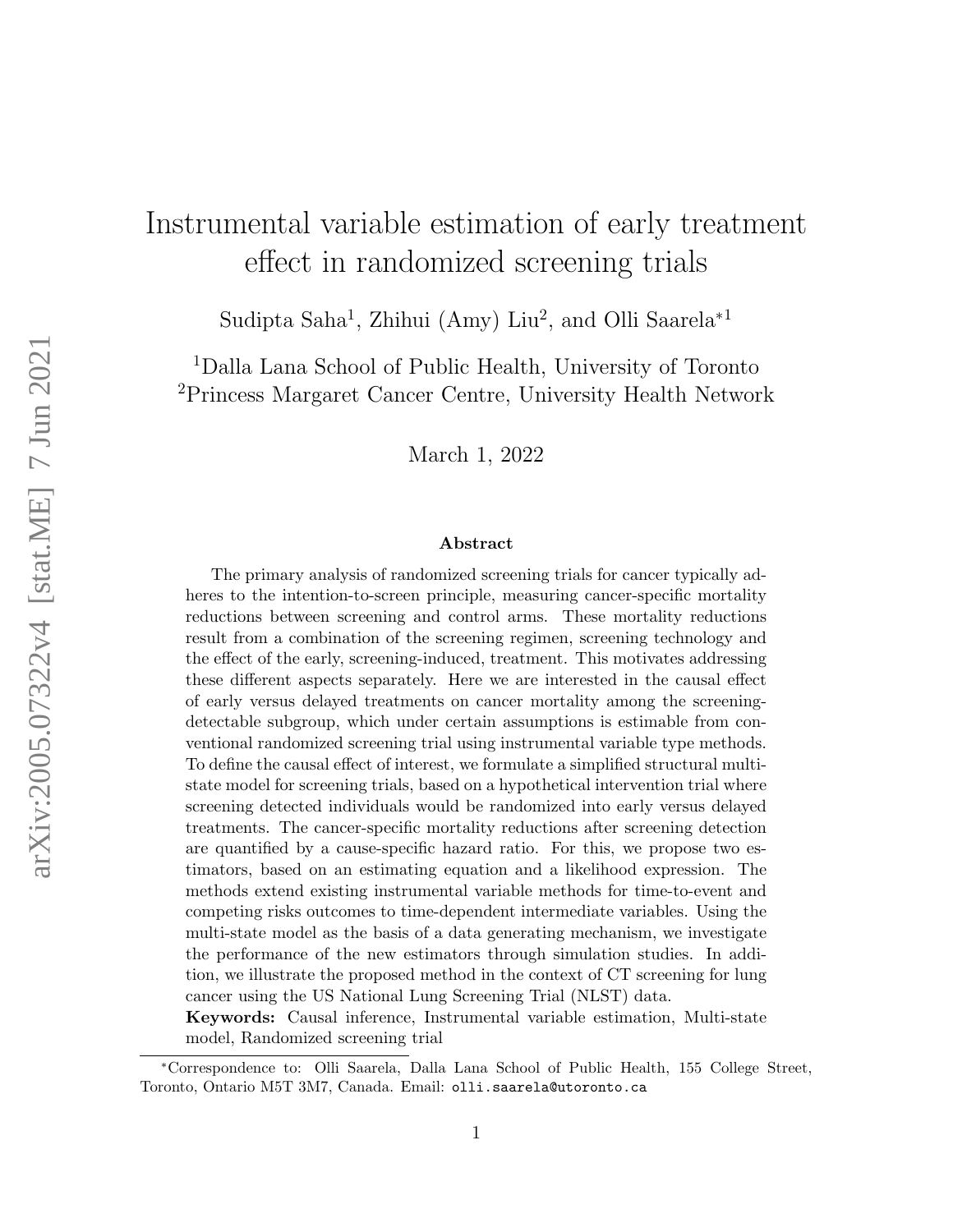## 1 Introduction

The benefits of cancer screening are ideally studied through randomized screening trials, where asymptomatic participants are assigned to either undergo a prespecified regimen of screening examinations, or to control without screening, and then followed up for cancer specific mortality [\(Hu and Zelen, 1997\)](#page-24-0). The primary analysis of such a trial usually follows the intention to screen (ITS) principle, based on comparison of cancer specific mortality between the screening and control arms at the end of the follow-up period. Any mortality reductions in the screening arm are due to the combination of earlier (asymptomatic) detections due to the screening technology, regimen and uptake, and the effectiveness of the subsequent early (versus delayed, following symptomatic diagnosis) treatments. This motivates studying these two aspects separately. The aim in isolating the effect of the early treatment is to obtain an effect measure that is less dependent on the screening regimen and uptake and potentially more transferable between populations with for example different disease incidence. Herein we are interested in the effectiveness of the early treatments in the subpopulation who would be screening detectable if offered screening. The subgroup effectiveness can be studied based on data collected through conventional screening trials, using instrumental variable type estimators, where the instrument is the randomized assignment.

Instrumental variable (IV) approach has been primarily introduced to adjust for non-compliance with the treatment assignments in therapeutic trials [\(Baker and Lin](#page-23-0)[deman, 1994;](#page-23-0) [Imbens and Angrist, 1994;](#page-24-1) [Angrist et al., 1996;](#page-23-1) [Baiocchi et al., 2014;](#page-23-2) [Baker et al., 2016\)](#page-23-3). Several authors have utilized the IV approach in screening trials for estimating the effect of screening assignment among the compliers, a latent subgroup of participants who adhere to the assigned screening regimen [\(Baker, 1998;](#page-23-4) [Roemeling et al., 2007\)](#page-25-0). This is different from the present context where our interest is in the effectiveness of early treatments in the screening detectable subgroup; IV estimators are applicable also for this purpose, and can estimate the mortality risk reduction in the screening detectable subgroup. For this purpose, [McIntosh](#page-24-2) [\(1999\)](#page-24-2) formulated instrumental variable type estimators in a cohort diagnosed with cancer, assembled after sufficiently long follow-up period to have similar numbers of cancer cases in both screening and control arms to avoid overdiagnosis bias. [Saha et al.](#page-25-1) [\(2018\)](#page-25-1) defined the effect measures and estimators as functions of time, and formulated the estimators in the entire trial cohort, which avoids any selection bias due to conditioning on intermediate variables in instrumental variable analysis [\(Swanson](#page-26-0) [et al., 2015\)](#page-26-0).

If the screening is discontinued sufficiently early in the trial and the subsequent follow-up is sufficiently long, the estimators proposed by [Saha et al.](#page-25-1) [\(2018\)](#page-25-1) also estimate the case-fatality reduction due to the early treatments, though they are valid for subgroup mortality risk reduction even without this interpretation, which is important if the screening regimen continues for the duration of the trial. The effect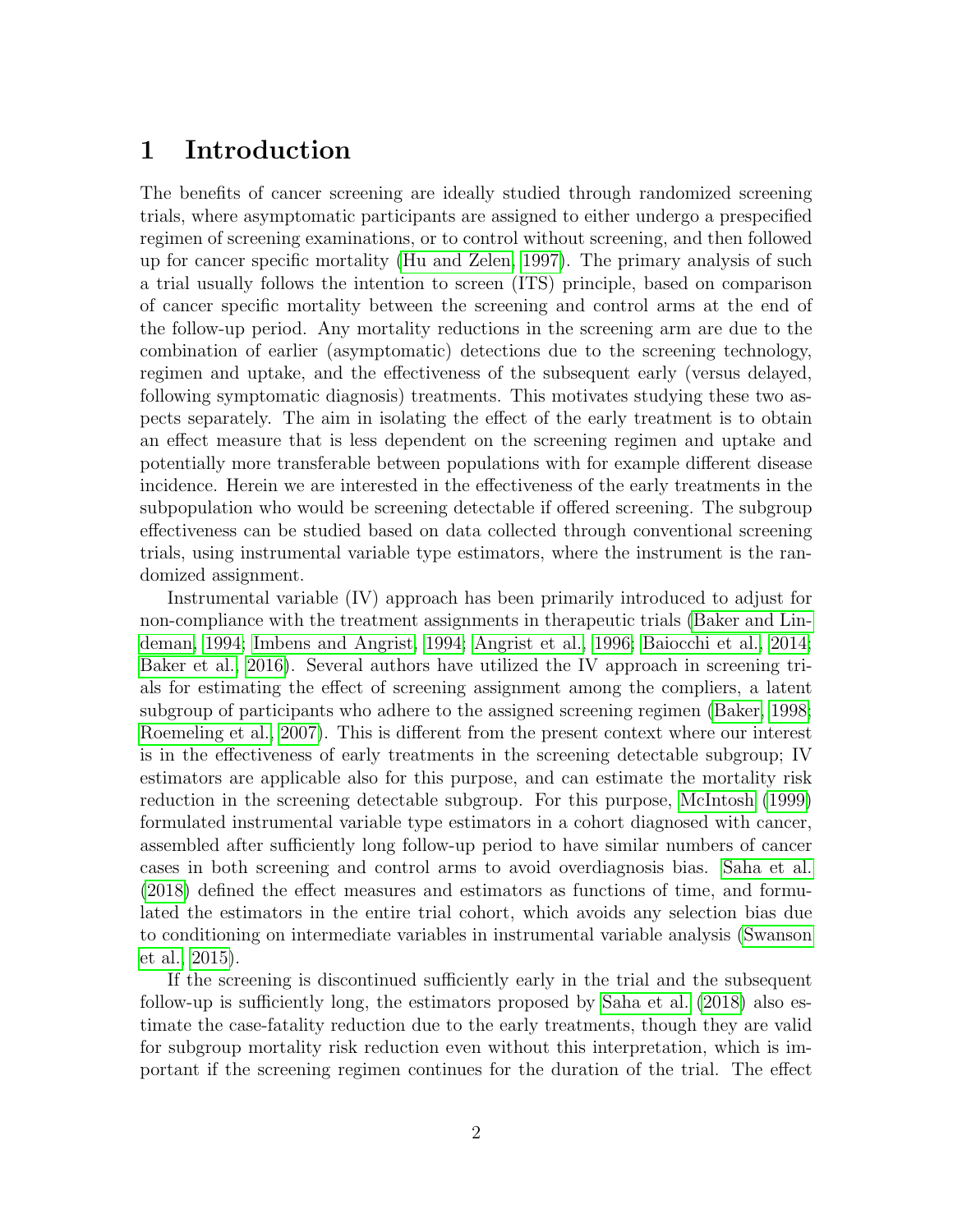measures can be connected to a hypothetical intervention trial proposed by [Miet](#page-24-3)[tinen](#page-24-3) [\(2014,](#page-24-3) [2015\)](#page-25-2), where screening-detected individuals would be randomized into early versus delayed treatments. Although such a trial could not be implemented in practice, it is helpful in formulating meaningful causal estimands that can then be estimated from conventional screening trials. In a different context, treatment effect in a latent subgroup has been studied by [Altstein et al.](#page-23-5) [\(2011\)](#page-23-5); [Altstein and Li](#page-22-0) [\(2013\)](#page-22-0), in a diagnostic setting where immediate lymph node removal surgery is received by patients with a positive biopsy test while those with a negative biopsy test receive a control regimen of observation, with the causal effect of the immediate surgery among the positive biopsy subgroup as the quantity of interest. The screening trial context differs from this due to the repeated rounds of screening, making the latent subgroup membership time-dependent.

Recent methodological literature has seen several proposals for instrumental variable estimation with time-to-event and competing risks outcomes. The latter is relevant for the screening context as the interest is in cancer-specific mortality. Instrumental variable estimators generalize to time-to-event outcomes most straightforwardly by considering time-specific risk or survival probability as the outcome and using plug-in estimators that can accommodate censoring such as the Kaplan-Meier estimator [\(Nie et al., 2011\)](#page-25-3). This approach generalizes to competing risks outcomes by using non-parametric cumulative incidence estimators [\(Richardson et al., 2017\)](#page-25-4). Instrumental variable approaches to estimate causal effect parameters in structural proportional hazards [\(Martinussen et al., 2019\)](#page-24-4) and additive hazards [\(Zheng et al.,](#page-26-1) [2017;](#page-26-1) [Martinussen and Vansteelandt, 2020\)](#page-24-5) models have also been proposed. The current setting differs from these because the latent subgroup is time-dependent, accumulated through repeated screening examinations. [Saha et al.](#page-25-1) [\(2018\)](#page-25-1) demonstrated that instrumental variable estimation is still applicable in this setting, formulating the estimators under competing risks, and allowing for inclusion of covariates to account for covariate dependent censoring.

While [Saha et al.](#page-25-1) [\(2018\)](#page-25-1) estimated absolute and proportional subgroup mortality risk reductions, here we are interested in measuring the early treatment effect in terms of a mortality hazard ratio. For estimation, we broadly follow the approach of [Loeys](#page-24-6) [and Goetghebeur](#page-24-6) [\(2003\)](#page-24-6), [Loeys et al.](#page-24-7) [\(2005\)](#page-24-7), and [Martinussen et al.](#page-24-4) [\(2019\)](#page-24-4) for instrumental variable estimation for structural Cox proportional hazards models. These authors proposed two-step estimation procedures where estimators for unknown survival probabilities are substituted into an equation derived under the instrumental variable assumptions, to obtain an estimating equation that can be solved with respect to the effect measure of interest. We extend this approach for time-dependent exposure/latent subgroup and competing risks in a multi-state modeling framework. The methods also have similarities to g-estimation in the presence of time-dependent compliance [\(Mark and Robins, 1993b](#page-24-8)[,a;](#page-24-9) [Robins, 1994\)](#page-25-5). The challenges in formulating causal estimands with time-dependent exposure in a multi-state model setting have been discussed by [von Cube et al.](#page-23-6) [\(2019\)](#page-23-6). We make sure the quantities are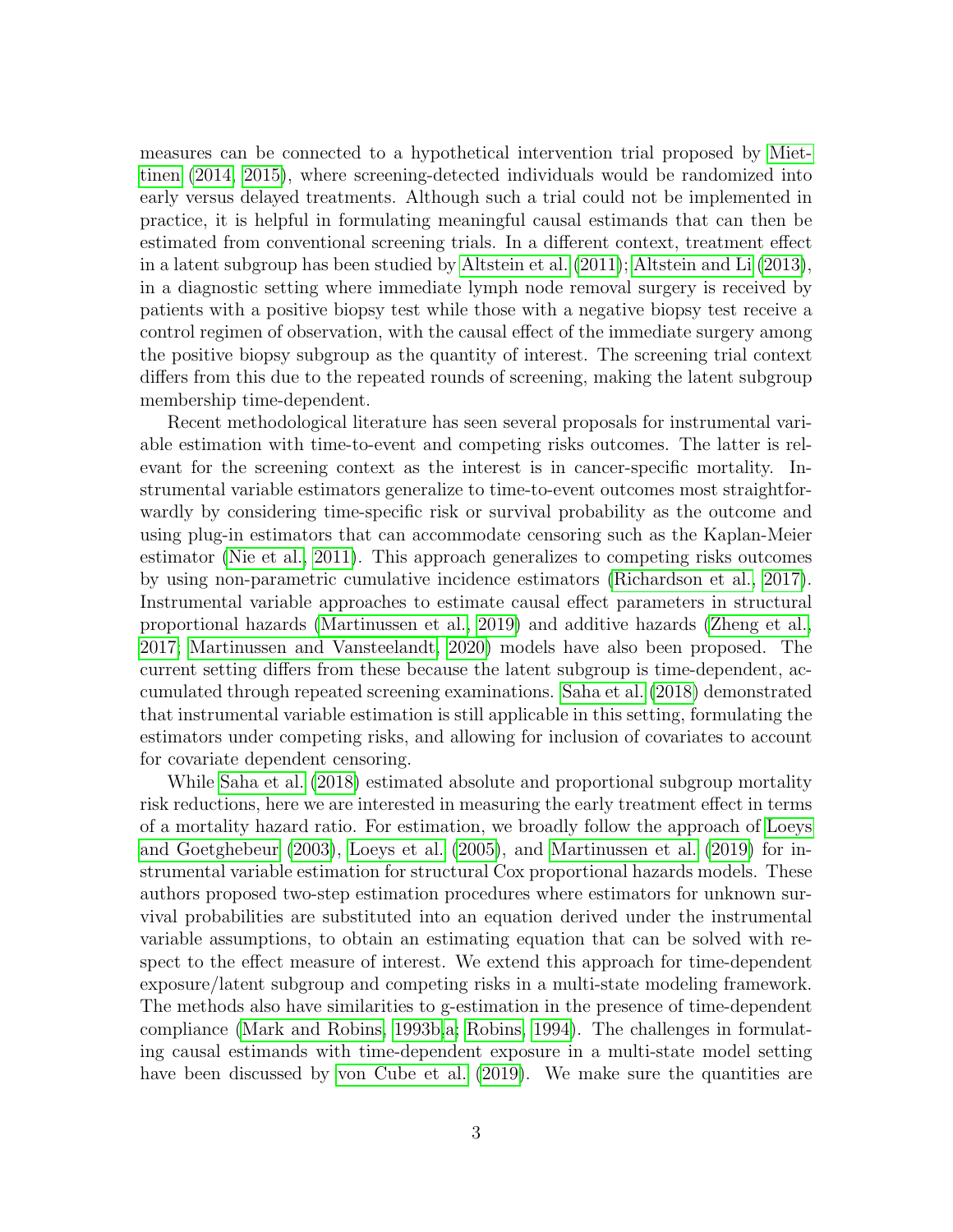well-defined by linking them with the hypothetical intervention trial.

Because of our focus on the subgroup treatment effect, we aim to characterize randomized screening trials with a simplified multi-state model that avoids modeling the properties of the screening technology (sensitivity, specificity), sojourn time (the period where asymptomatic cancer is screening-detectable), lead time (the period between screening detection and clinical detection in the absence of screening) and stage transition of the cancer. To test the methods, we also use the model as a basis of a data generating mechanism in simulation studies. In contrast, the well-known Hu-Zelen model and its extensions which have been used for planning screening trials [\(Zelen, 1993;](#page-26-2) [Hu and Zelen, 1997;](#page-24-0) [Lee and Zelen, 2006\)](#page-24-10), parameter estimation [\(Shen](#page-25-6) [and Zelen, 1999;](#page-25-6) [Sung et al., 2019\)](#page-25-7) and could also serve as a simulation model. These models are based on modeling the natural history of the disease and the properties of the screening test. We aim to avoid specifying these parts of the model by basing our model on the hypothetical intervention trial, where the causal effects of early treatments following an early detection are quantified through a hazard ratio. We will apply the simulation mechanism to compare the performance of the different measures suggested for subgroup mortality reduction, and further use simulation to answer the question of whether conventional screening trials are powered to detect such subgroup effects.

The remainder of the paper is structured as follows: in Section 2 we introduce the necessary notation, define the causal model and the identifying assumptions for estimation under this model and describe the algorithm to simulate data mimicking screening trials. In Section 3, we introduce new estimators to quantify the effect of early treatments in the screening-detectable subgroup as a hazard ratio. We present simulation studies to compare all the estimators in Section 4. In Section 5, we illustrate the use of the new estimator using data from the US National Lung Screening Trial (NLST). Finally, a brief discussion and future directions are presented in Section 6.

### 2 A causal model for randomized screening trials

#### <span id="page-3-0"></span>2.1 Conventional screening trial

We introduce the necessary notation in the context of the US National Lung Screening Trial, where 53, 452 heavy smokers, currently smoking or having quit within the last 15 years, with a smoking history of  $30+$  pack years, aged between  $55-74$ , were assigned at random to undergo three annual screening examinations or control. The participants were asymptomatic of lung cancer at the time of randomization. Participants in the screening arm received three annual low-dose helical CT scans, whereas participants in the control arm received a standard chest X-ray, and both arms were followed up for 7 years for the main analysis [\(NLST Research Team, 2011\)](#page-25-8). There were 649 early diagnoses in the screening arm and 469 and 552 cancer deaths in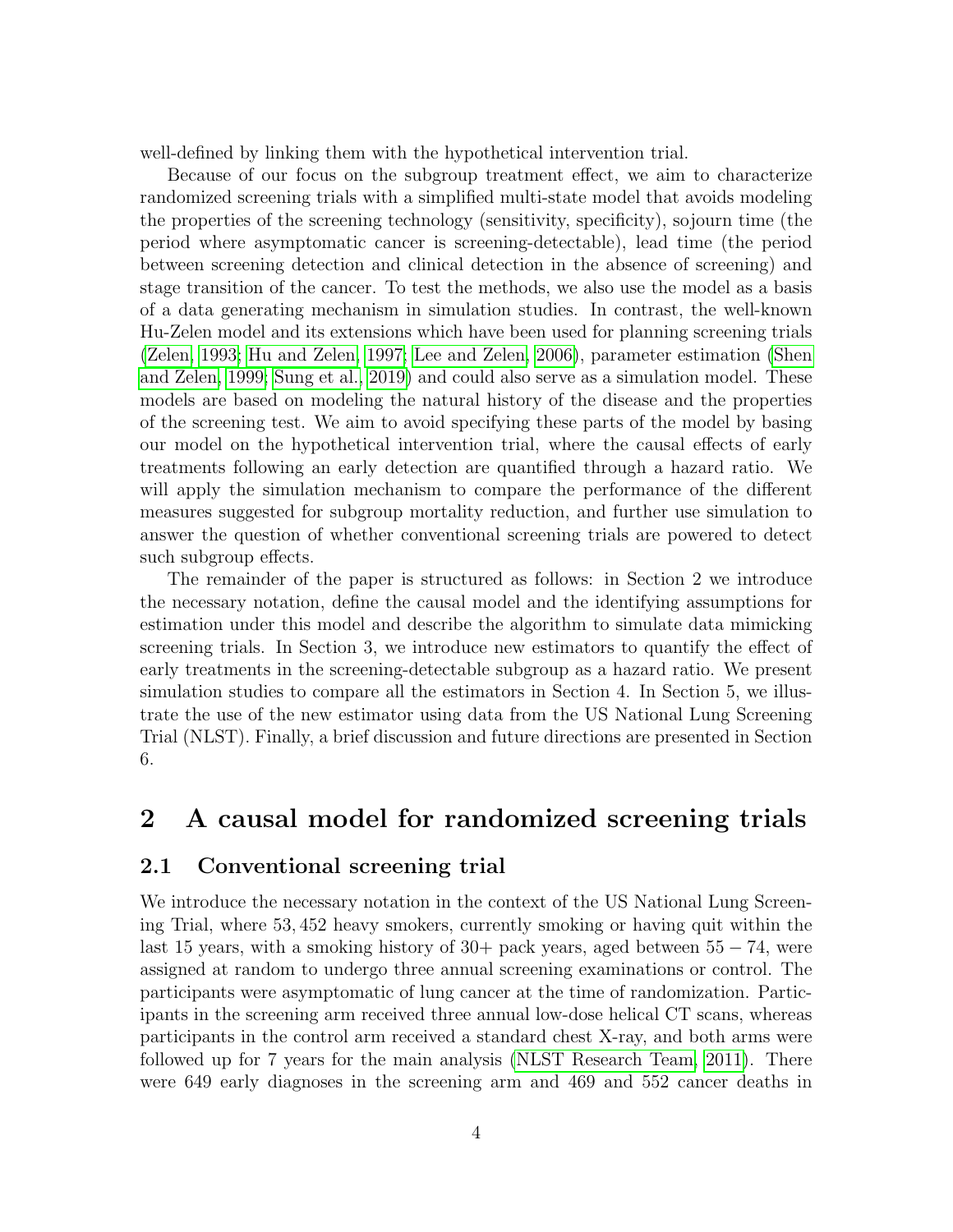the screening arm and control arm, respectively. In the following, we assume the X-ray screening to have negligible mortality benefits, as has been demonstrated by [Oken et al.](#page-25-9) [\(2011\)](#page-25-9), and equate it to a placebo. We characterize the causal effect of screening-induced early treatments through a simplified structural multi-state model where the mortality benefits manifest after an early detection through a CT scan. From the healthy state (numbered as state 1), participants in the screening arm have three possible transitions: early diagnosed through CT screening (state 2), cancerspecific death (state 3) and other-cause death (state 4). From the early diagnosed state, the participants can move to cancer-specific death or other-cause death states, with potentially different transition rates. We assume that the control arm does not have early diagnosis through CT screening, and thus only direct transitions from state 1 to states 3 and 4 are possible. For concise notation, we use counting processes. We note that since each particular type of transition in a multi-state model can be characterized through a competing risks model, the transition intensities are analogous to the counterfactual cause-specific hazards, as outlined by [Young et al.](#page-26-3) [\(2020\)](#page-26-3), but conditional on the event histories taken place so far.

Let  $N_{kl}^z(t) \in \{0,1\}$  be the potential (underlying, in the absence of censoring) counting process that counts the transitions of a given individual from state  $k$  to  $l$ by time t in arm z, where  $k \neq l$ ;  $k, l \in \{1, 2, 3, 4\}$  and  $z = 1$ , or 0 indicate the screening or control arms, respectively. In the current context each transition can take place at most once, and thus each counting process only counts to one, with states 3 and 4 being absorbing states. The corresponding observed process is formulated as  $N_{kl}(t) = ZN_{kl}^1(t) + (1 - Z)N_{kl}^0(t)$ , where Z is the arm that the patient actually was assigned to in the randomized screening trial (counterfactual consistency). The counting processes are characterized by the transition intensities defined as

$$
\lambda_{kl}^z(t) = \lim_{\Delta t \to 0} \frac{P(N_{kl}^z(t + \Delta t) - N_{kl}^z(t^-) = 1 | H^z(t^-))}{\Delta t}
$$

where  $H^z(t^-)$  indicates the history of states until time  $t^-$ . We note that the model could be alternatively specified in discrete time through the conditional probabilities  $P(N_{kl}^z(t + \Delta t) - N_{kl}^z(t^-)) = 1 | H^z(t^-)) \approx \lambda_{kl}^z(t) \Delta t$ , but we will use continuous time notation for simplicity. The corresponding cumulative transition intensity function is defined as  $\Lambda_{kl}^z(t) = \int_s^t \lambda_{kl}^z(t) dt$ . The transition intensities can be collected into a matrix

$$
\lambda^{z}(t) = \begin{array}{ccc} & 1 & 2 & 3 & 4 \\ 1 & \lambda_{12}^{z}(t) & \lambda_{13}^{z}(t) & \lambda_{14}^{z}(t) \\ 2 & 0 & \lambda_{23}^{z}(t) & \lambda_{24}^{z}(t) \\ 3 & 0 & 0 & 0 \\ 4 & 0 & 0 & 0 \end{array}
$$

In the conventional screening trials, the ITS estimand would be defined by comparing the outcomes between the two arms at time  $t$  after sufficiently long follow-up,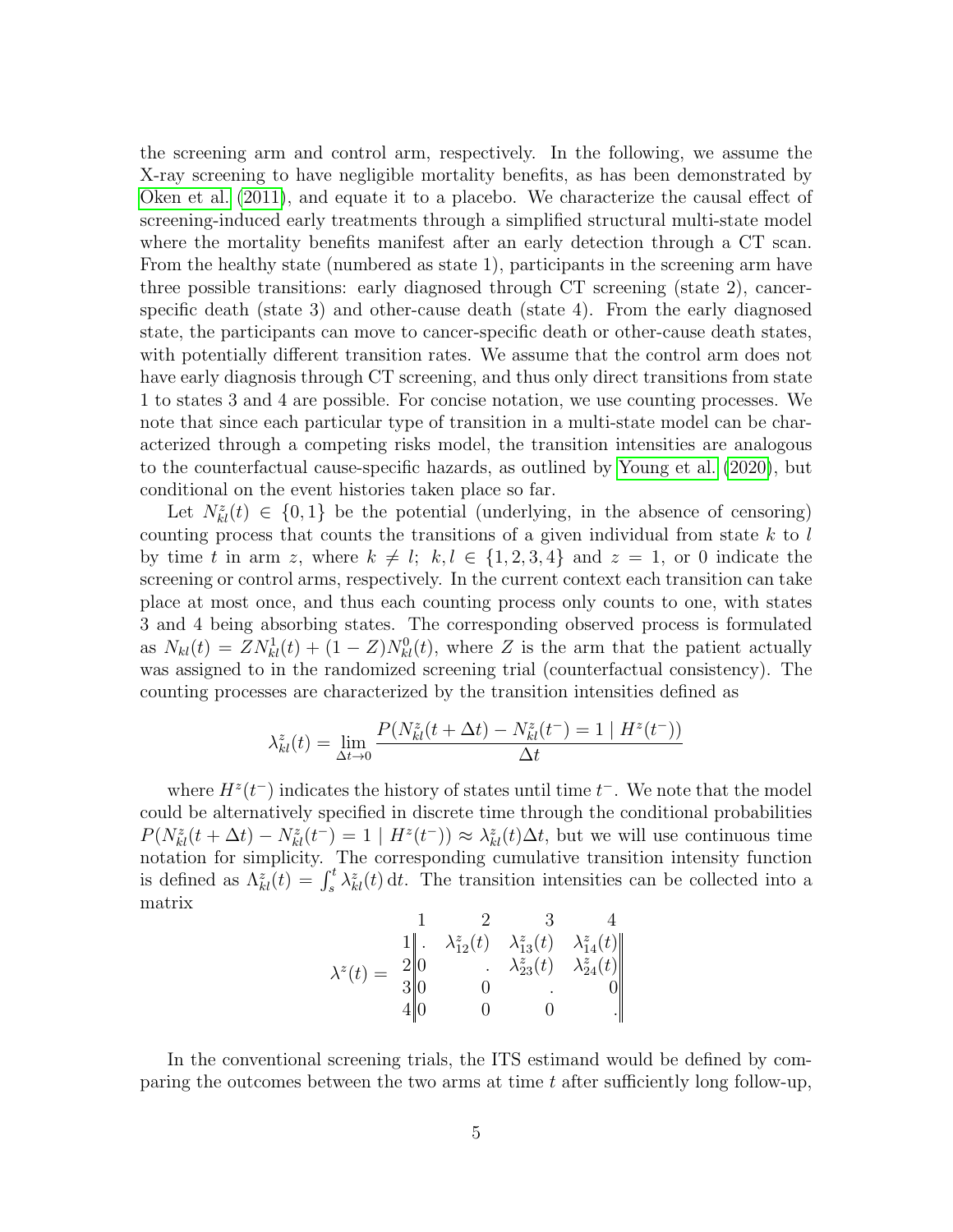in terms of the cumulative incidences for cancer-specific mortality. For example, the absolute reduction in cancer-specific mortality risk would be measured by

<span id="page-5-0"></span>
$$
E[N_{13}^0(t)] - E[N_{13}^1(t) + N_{23}^1(t)] \tag{1}
$$

and the proportional reduction by

<span id="page-5-1"></span>
$$
1 - \frac{E[N_{13}^1(t) + N_{23}^1(t)]}{E[N_{13}^0(t)]}
$$
\n(2)

The estimation of these quantities does not require a multi-state model, as the components could be estimated through empirical cumulative incidences in the two arms. However, the multi-state model is needed to specify and estimate the causal effect of the early treatment among the early detectable subgroup. This subgroup is latent at baseline and accumulates in the screening arm during the follow-up of the trial through the repeated screening examinations. Since screening itself is not an intervention, the mortality benefits can manifest only after an early detection. To specify the corresponding causal effect, we need to introduce a well-defined intervention.

#### 2.2 Hypothetical intervention trial

Following and extending [Miettinen](#page-25-2) [\(2015\)](#page-25-2), we can envision a trial that has similar screening regimen as the screening arm of the conventional trial, but instead of randomizing into screening and non-screening, screens everyone, and at the time of an early detection, randomizes into referral to early treatment vs delayed treatment through withholding the screening result. Delayed treatment refers treatments following a later symptomatic diagnosis. Since the early detection can take place only once for a given individual, the randomization for the assignment in the event of early detection can already take place at study baseline, which is relevant for the indexing of the corresponding potential outcomes. A schematic illustration of the hypothetical trial is presented in Figure [1,](#page-7-0) and the corresponding multi-state model in Figure [2.](#page-8-0) While this kind of trial could not be implemented in practice, it is important as a thought experiment to define the causal quantities that we are interested in.

Among  $N_{12}^1(t) = 1$  we define  $N_{2l}^{1r}(t) \in \{0, 1\}, l \in \{3, 4\}$  to be potential (underlying) counting processes for subsequent death corresponding to early  $(r = 1)$  versus delayed  $(r = 0)$  treatment, characterized by transition intensities

$$
\lambda_{2l}^{1r}(t) = \lim_{\Delta t \to 0} \frac{P(N_{2l}^{1r}(t + \Delta t) - N_{2l}^{1r}(t^{-})) = 1 | H^{1}(t^{-}))}{\Delta t}.
$$

The modified transition matrix for screening detectable subgroup is now

$$
\lambda^{1r}(t) = \begin{array}{ccc} & 1 & 2 & 3 & 4 \\ 1 & \lambda_{12}^1(t) & \lambda_{13}^1(t) & \lambda_{14}^1(t) \\ 2 & 0 & \lambda_{23}^1(t) & \lambda_{24}^1(t) \\ 3 & 0 & 0 & 0 \\ 4 & 0 & 0 & 0 \end{array}
$$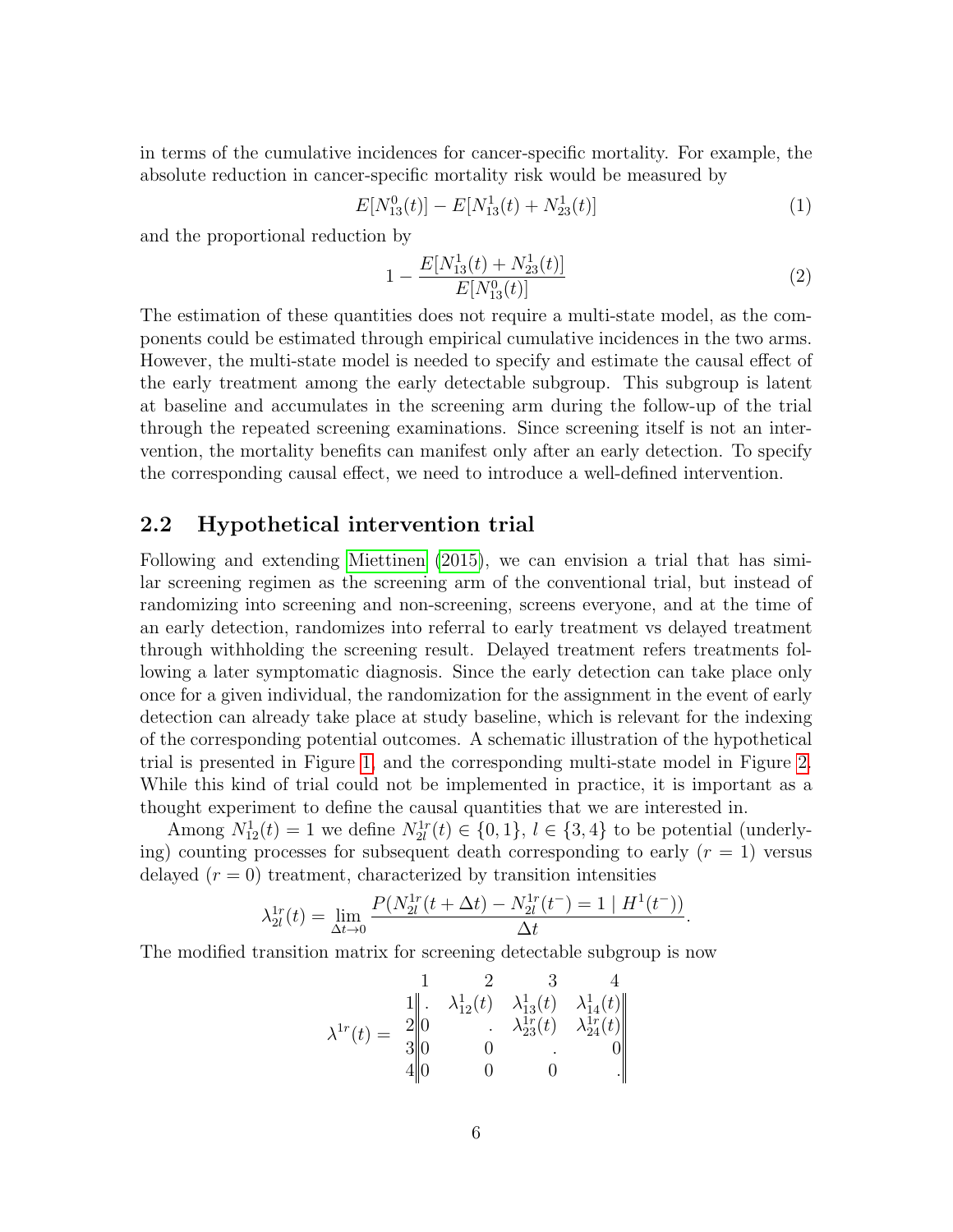Under this model, the absolute cancer mortality risk reduction in the subgroup could be measured by

<span id="page-6-0"></span>
$$
E[N_{23}^{10}(t) - N_{23}^{11}(t) | N_{12}^1(t) = 1]
$$
\n(3)

and the proportional reduction by

<span id="page-6-1"></span>
$$
1 - \frac{E[N_{23}^{11}(t) = 1 \mid N_{12}^1(t) = 1]}{E[N_{23}^{10}(t) = 1 \mid N_{12}^1(t) = 1]}.
$$
\n(4)

We note that these quantities are distinct from [\(1\)](#page-5-0) and [\(2\)](#page-5-1) as they are defined in the early diagnosed subpopulation. Conditioning on this subgroup membership also conditions on survival until the early diagnosis, so [\(3\)](#page-6-0) and [\(4\)](#page-6-1) measure mortality reductions after the early diagnosis. In a trial where the screening is discontinued at some point (as it was in NLST after three annual rounds), and the follow-up is long enough so that all the mortality benefits have been realized, these quantities approximate the absolute and proportional case-fatality reduction, contrasting the screening-induced early versus delayed treatment among the screening detectable cases. The estimation of these quantities was discussed by [Saha et al.](#page-25-1) [\(2018\)](#page-25-1).

Herein we aim to measure the effect by contrasting the transition intensities  $\lambda_{23}^{11}(t)$ and  $\lambda_{23}^{10}(t)$ . We note that the formulation in terms of transition intensities does not yet assume anything about the early treatment effect, for example generally this effect could be a function of time and/or function of the time of the early diagnosis. However, we can simplify the model by characterizing the effect as a constant ratio  $\lambda_{23}^{10}(t) = \theta \lambda_{23}^{11}(t)$ , characterizing the early treatment effect on cancer-specific mortality through a single parameter, corresponding to the proportionality of the two causespecific mortality hazards. In addition, although this is not generally required, we take  $\lambda_{24}^{10}(t) = \lambda_{24}^{11}(t)$ , meaning that the early treatments do not have effect on othercause mortality. In what follows, we focus on the estimation of the quantity  $\theta$  as our effect measure of interest. We note that we parametrized this as the ratio of the mortality under delayed vs. early treatment to be consistent with the earlier defined risk reduction measures. Alternatively, the inverse of this can be reported. Herein we take the time scale for all of the transition intensities to be the time since the baseline/study entry. However, it would also be equally possible to use the time since early detection as the time scale for the transitions after the early detection, and to define proportionality of the effect on this time scale.

Since the transition intensities  $\lambda_{2l}^{10}(t)$  are not directly estimable from data observed under a conventional randomized screening trial, the estimation requires instrumental variable type methods, using the randomized assignment in the conventional trial as an instrument. We will propose estimation methods in Section [3,](#page-10-0) but will first discuss the use of the model for simulation, and outline the assumptions required for the instrumental variable estimation.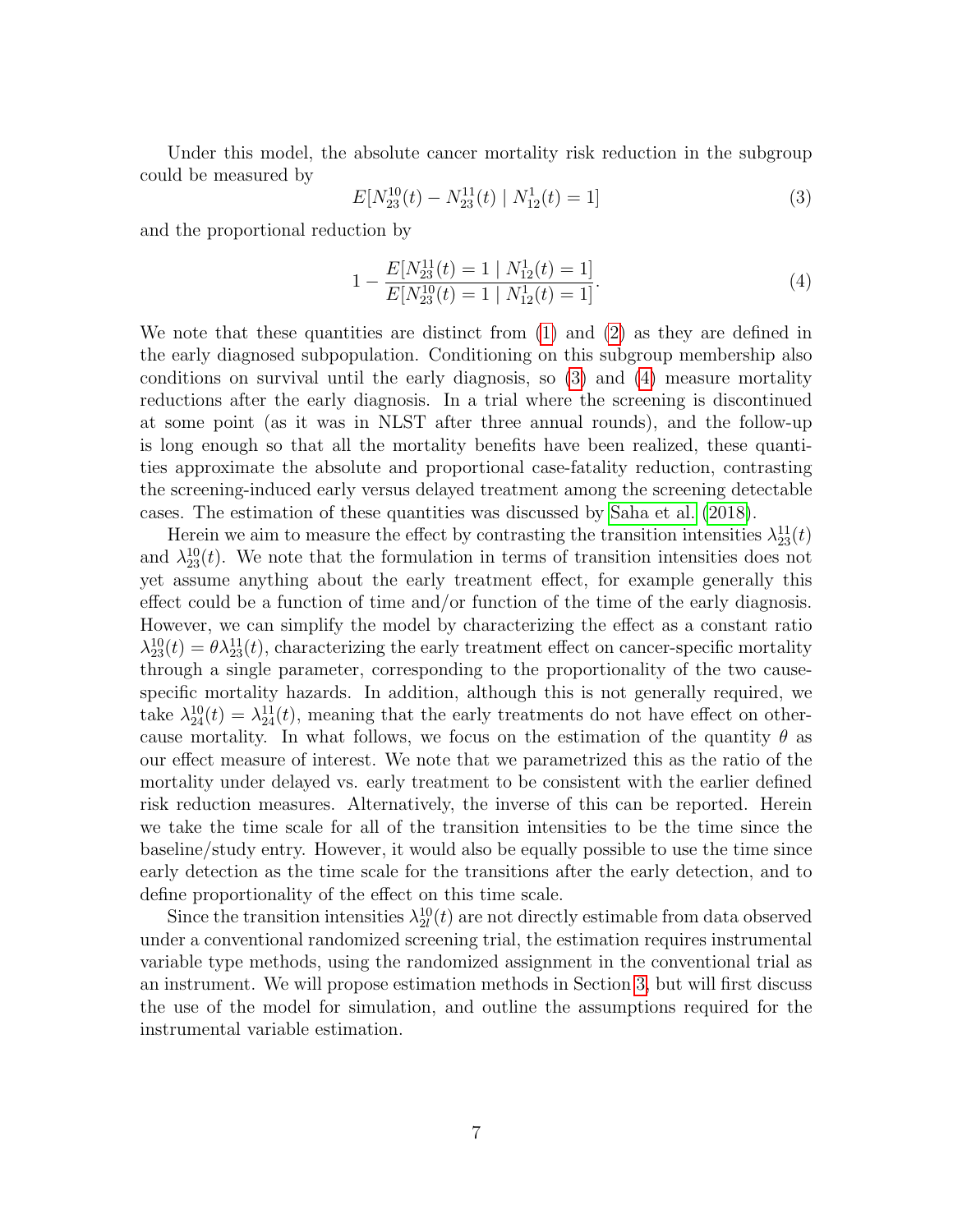<span id="page-7-0"></span>

Figure 1: Illustration of a conventional randomized screening trial and a hypothetical intervention trial sharing the same screening regimen, and the corresponding causal contrasts.

### <span id="page-7-1"></span>2.3 Identifying assumptions

In the methods proposed in Section [3,](#page-10-0) the random assignment in the conventional screening trial is used as an instrumental variable. We outline the identifying assumptions here as they are also used to generate simulated data from the model. In particular, we assume that (i)  $N_{12}^1(t) = 1 \Rightarrow N_{1l}^0(t) = N_{2l}^{10}(t), l \in \{3, 4\}$ , meaning that for someone who would get early detected by time  $t$ , but not receive early treatment, the potential mortality outcome would be the same as in the control arm of the conventional trial. Further, we assume that (ii)  $N_{12}^1(t) = 0 \Rightarrow N_{1l}^0(t) = N_{1l}^1(t), l \in \{3, 4\},\$ meaning that for someone who would not get early detected, the potential mortality outcome would be the same between the two arms of the conventional trial. Essentially, assumptions (i) and (ii) together state that screening examinations themselves do not have impact on mortality in the absence of the intervention. They broadly correspond to the exclusion restriction assumption of conventional instrumental variable analysis [\(Angrist et al., 1996\)](#page-23-1), stating that the instrumental variable does not have direct causal effect on the outcome, outside the effect mediated by the intervention. In the present context this assumption could be violated for example if the screening examinations cause the participants to modify their health behaviour in a way that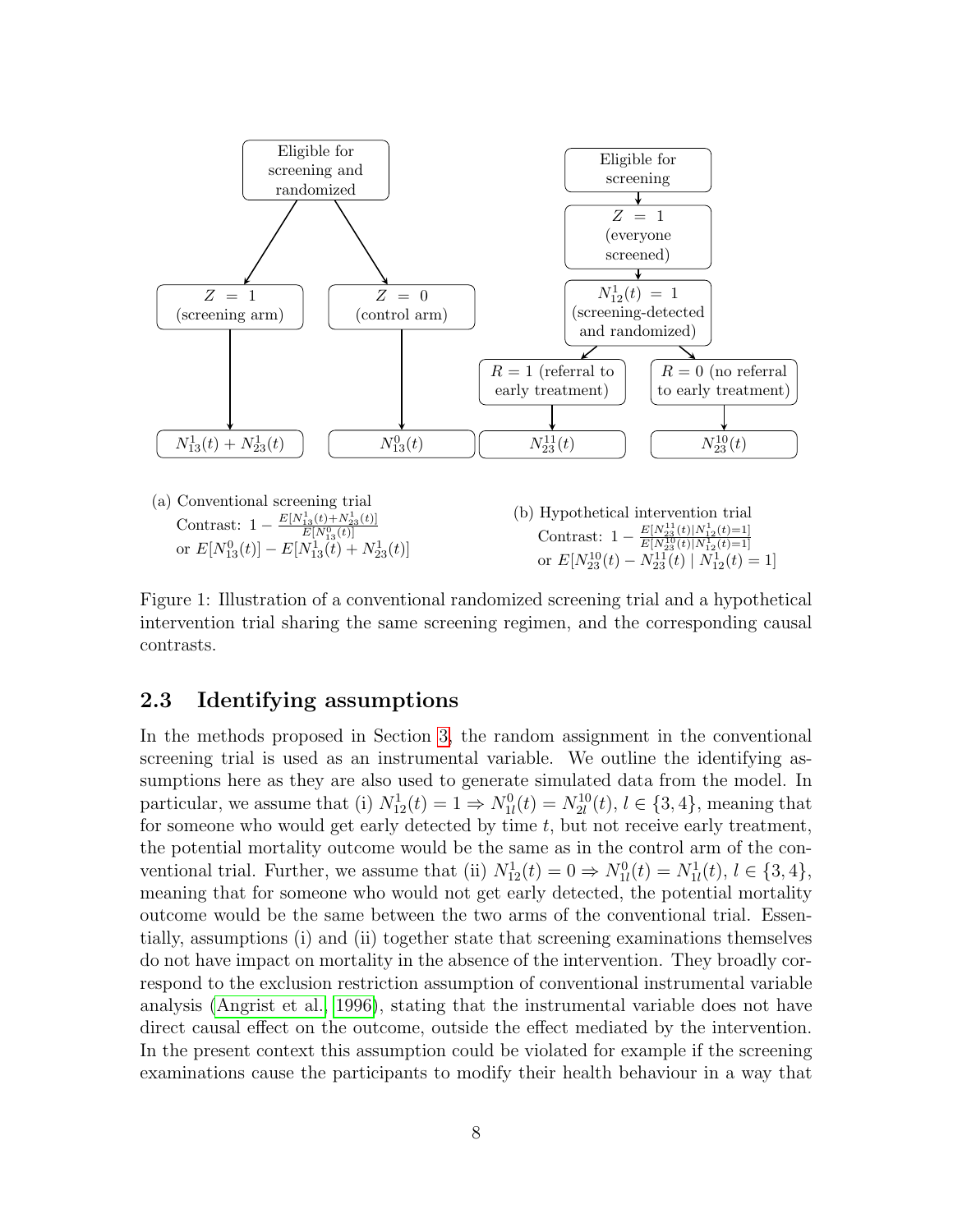<span id="page-8-0"></span>

Figure 2: A schematic illustrating the transition intensities in the hypothetical intervention trial. Here  $\lambda_{kl}(t)$  corresponds to the transition intensity from state k to state l at time t. The dashed arrow represents cancer mortality under delayed treatments, contrasted to early treatments, with the intensity ratio  $\theta$  quantifying the causal effect of interest.

affects their cancer risk. In the NLST also the control arm received screening, so any such effects should be more similar between the two arms, making (i) and (ii) more plausible.

In addition, we assume that (iii)  $N_{12}^1(t) = 1 \Rightarrow N_{2l}^1(t) = N_{2l}^{11}(t), l \in \{3, 4\},\$ meaning that in practice in the screening arm early treatment follows early diagnosis, which is reasonable at least in the lung cancer context. From this it follows that  $\lambda_{2l}^{1}(t) = \lambda_{2l}^{11}(t)$ , meaning that the mortality rates under early treatment following early diagnosis can be estimated from the screening arm of the conventional trial. For the purpose of identification based on data from the two arms of the conventional trial, we also need counterfactual consistency (iv), formulated in Section [2.1.](#page-3-0) Finally, we take that  $\lambda_{12}^0(t) = \lambda_{23}^0(t) = \lambda_{24}^0(t) = 0$ , meaning that early detection through the screening technology offered in the screening arm is not available in the control arm.

#### <span id="page-8-1"></span>2.4 Description of the simulation algorithm

To simulate data from the proposed multi-state model, one needs to fix the transition intensities in the matrix  $\lambda^{1r}(t)$ , to simulate event histories in the two arms in the hypothetical intervention trial, corresponding to  $r = 1$  and  $r = 0$ . These event histories are also used to represent event histories in the conventional screening trial. In particular, under condition (iii) the intervention arm  $(r = 1)$  event histories can be directly taken to be event histories in the screening arm of the conventional trial. Also, the control arm  $r = 0$  event histories can be directly taken to be event histories in the control arm by taking  $N_{12}^0(t) = 0$  and  $N_{1l}^0(t) = N_{1l}^1(t) + N_{2l}^{10}(t), l \in \{3, 4\},$ which follows from (i) and (ii). If the outcomes are simulated without covariates,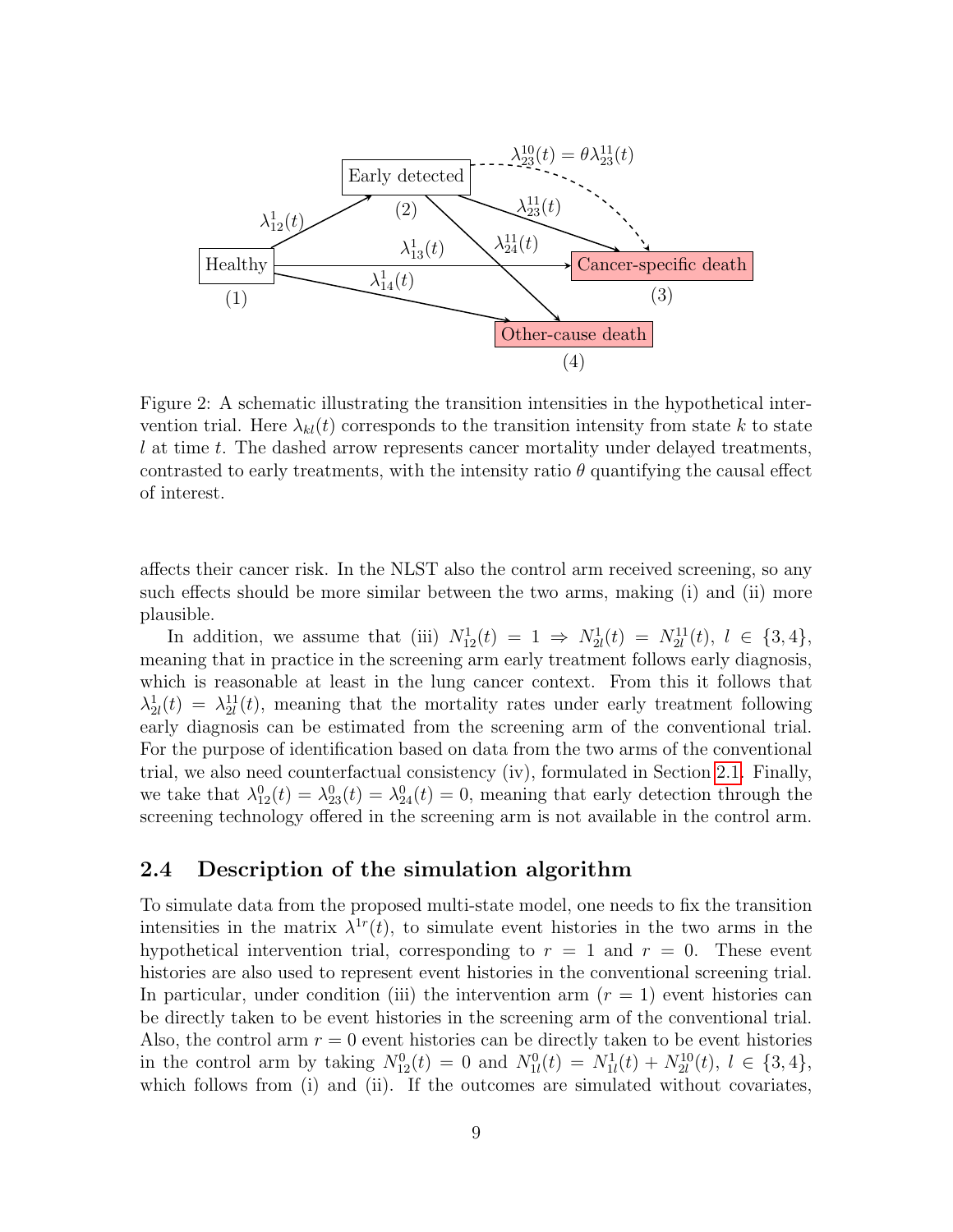the data generating mechanism and the structural model are the same. However, for the data generation, all the intensities can be made conditional on observed and/or unobserved simulated covariates, in which case the structural model will parametrize the marginal effect of interest. In this case, the marginal effect is not directly specified by the data generating mechanism, but can be approximated by fitting a marginal proportional hazards model to the two arms of the hypothetical trial.

For a simulation study, for example exponential or Weibull functional forms can be assumed for the intensities, or the observable ones  $(\lambda_{1l}^1(t), l \in \{2, 3, 4\}$  and  $\lambda_{2l}^{11}(t)$ ,  $l \in \{3, 4\}$  can be estimated from the screening arm of an existing trial such as the NLST, with the control arm  $(r = 0)$  counterparts obtained by fixing the effect parameter  $\theta$  to a value. With the transition intensity matrix  $\lambda^{1r}$ , simulation can then proceed through usual algorithms for simulating event histories from a multi-state model as described for example in [Beyersmann et al.](#page-23-7) [\(2011,](#page-23-7) p. 45). Briefly, this proceeds by simulating the time and type of the next event from a competing risks model, moving to a new state, and continuing the same. Starting from the healthy state, this would mean simulating the time of the first event,  $T$ , from the total hazard

$$
\Lambda^{1}(t) = \Lambda^{1}_{12}(t) + \Lambda^{1}_{13}(t) + \Lambda^{1}_{14}(t),
$$

which specifies the event time distribution  $F(t) = P(T \leq t) = 1 - \exp(-\Lambda^{1}(t)).$ Using the inverse cumulative distribution function method, we can take  $u \sim U[0, 1]$ and solve  $\Lambda^1(t) + \log(1-u) = 0$  with respect to t to get the time. At time  $T = t$  the type of the event is then drawn with multinomial probabilities

$$
\frac{\lambda_{1l}^1(t)}{\lambda_{12}^1(t) + \lambda_{13}^1(t) + \lambda_{14}^1(t)}
$$

for  $l \in \{2, 3, 4\}$ . If the new state is terminal  $(l \in \{3, 4\})$ , the algorithm stops, otherwise it continues similarly from state 2 after possible modification of the subsequent transition intensities based on the timing of the first event, where the new total hazard is given by  $\Lambda^{1r}(t) = \Lambda_{23}^{1r}(t) + \Lambda_{24}^{1r}(t)$ , and the event type probabilities by

$$
\frac{\lambda_{2l}^{1r}(t)}{\lambda_{23}^{1r}(t)+\lambda_{24}^{1r}(t)}
$$

for  $l \in \{3, 4\}$ . We used the NLST as the basis of the simulation study presented in Section [4.1](#page-13-0) by estimating the quantities  $\lambda^{11}(t)$  from the screening arm of the trial. For the observable transition intensities, we calculated smooth hazard estimates using the muhaz [\(Hess and Gentleman, 2019\)](#page-24-11) package in R and integrated them numerically to get the corresponding cumulative intensities.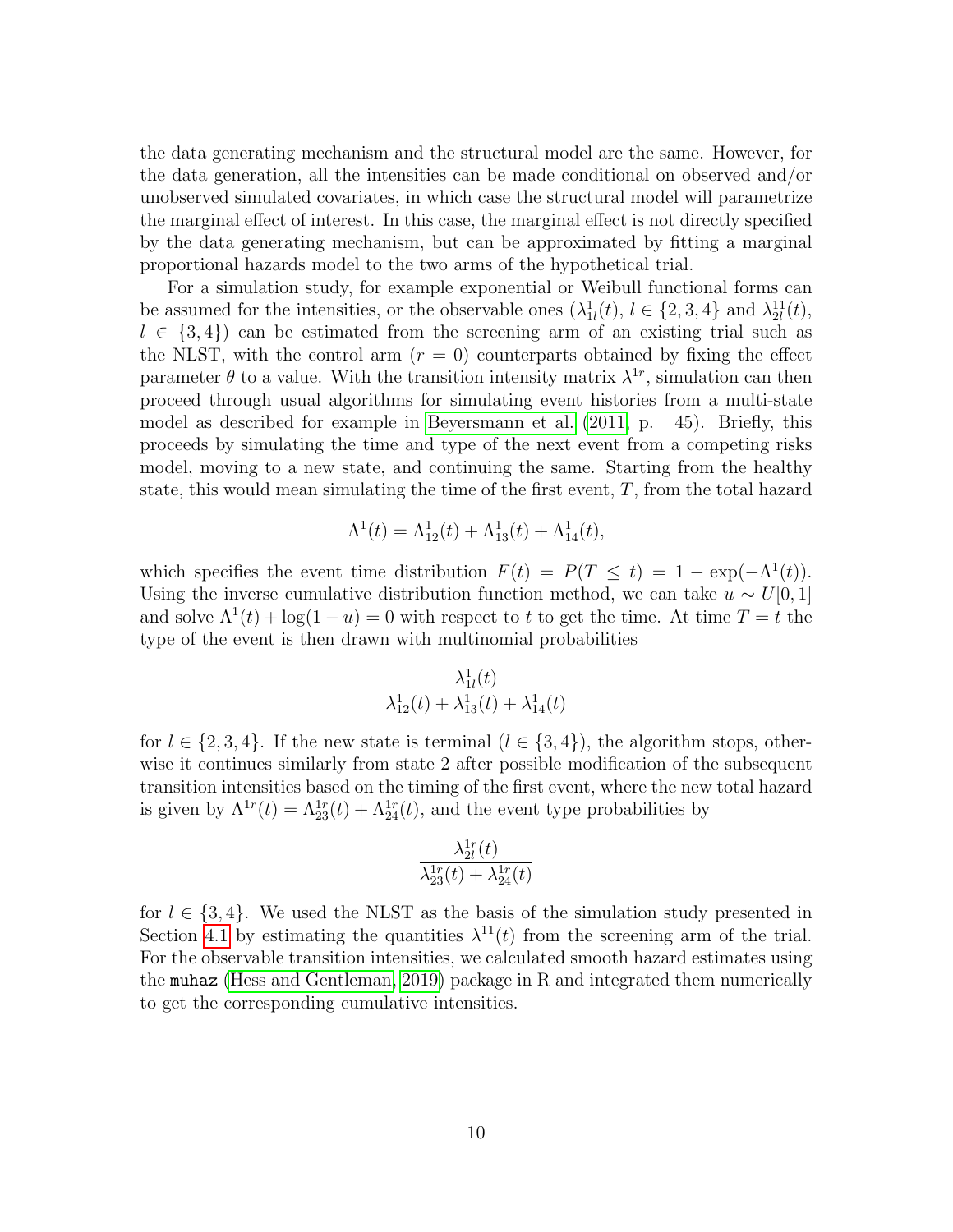### <span id="page-10-0"></span>3 Hazard ratio estimation

#### <span id="page-10-2"></span>3.1 Estimating equation

To derive a connection between the observable and unobservable quantities under the identifying assumptions listed in Section [2.3,](#page-7-1) we can re-express the cumulative incidence of cancer-specific mortality in the control arm of a conventional trial  $E[N_{13}^0(t)]$ as the sum of two different alternative event histories in terms of the latent subgroup membership of the individual, that is, the event history under early detection and no early treatment and the event history under no early detection by time t. This gives

$$
E[N_{13}^{0}(t)] = \int_{0}^{t} \exp \left\{ -(\Lambda_{13}^{0}(u) + \Lambda_{14}^{0}(u)) \right\} \lambda_{13}^{0}(u) du
$$
  
\n
$$
= E[N_{13}^{0}(t) | N_{12}^{1}(t) = 1] P(N_{12}^{1}(t) = 1)
$$
  
\n
$$
+ E[N_{13}^{0}(t) | N_{12}^{1}(t) = 0] P(N_{12}^{1}(t) = 0)
$$
  
\n(i) (ii) (iii) 
$$
E[N_{23}^{10}(t) | N_{12}^{1}(t) = 1] P(N_{12}^{1}(t) = 1)
$$
  
\n
$$
+ E[N_{13}^{1}(t) | N_{12}^{1}(t) = 0] P(N_{12}^{1}(t) = 0)
$$
  
\n
$$
= \int_{0}^{t} \exp \left\{ -(\Lambda_{12}^{1}(u) + \Lambda_{13}^{1}(u) + \Lambda_{14}^{1}(u)) \right\} \lambda_{12}^{1}(u)
$$
  
\n
$$
\times \int_{u}^{t} \exp \left\{ -(\int_{u}^{s} [\lambda_{23}^{10}(s) + \lambda_{24}^{10}(s)] ds) \right\} \lambda_{23}^{10}(v) dv du
$$
  
\n
$$
+ \int_{0}^{t} \exp \left\{ -(\Lambda_{12}^{1}(u) + \Lambda_{13}^{1}(u) + \Lambda_{14}^{1}(u)) \right\} \lambda_{13}^{1}(u) du
$$

Here the second equality used assumptions (i) and (ii). Finally, applying assumption (iii), as well as the modeling assumption of proportional hazards, we get

<span id="page-10-1"></span>
$$
E[N_{13}^{0}(t)] \stackrel{\text{(iii)}}{=} \int_{0}^{t} \exp\left\{-\left(\Lambda_{12}^{1}(u) + \Lambda_{13}^{1}(u) + \Lambda_{14}^{1}(u)\right)\right\} \lambda_{12}^{1}(u) \times \int_{u}^{t} \exp\left\{-\left(\int_{u}^{v} [\theta \lambda_{23}^{1}(s) + \lambda_{24}^{1}(s)] ds\right)\right\} \theta \lambda_{23}^{1}(v) dv du + \int_{0}^{t} \exp\left\{-\left(\Lambda_{12}^{1}(u) + \Lambda_{13}^{1}(u) + \Lambda_{14}^{1}(u)\right)\right\} \lambda_{13}^{1}(u) du
$$
(5)

A corresponding equation using time since the early diagnosis as the time scale after transition to state 2 would be obtained by replacing  $\lambda_{2l}^1(v)$  with  $\lambda_{2l}^1(v-u)$ ,  $l \in \{3, 4\}$ . A related equation was considered by [McIntosh](#page-24-2) [\(1999\)](#page-24-2), but without considering the hazard ratio as the parameter of interest. We note that in the case of only single baseline screening examination at time  $t = 0$  and the absence of competing risks, [\(5\)](#page-10-1)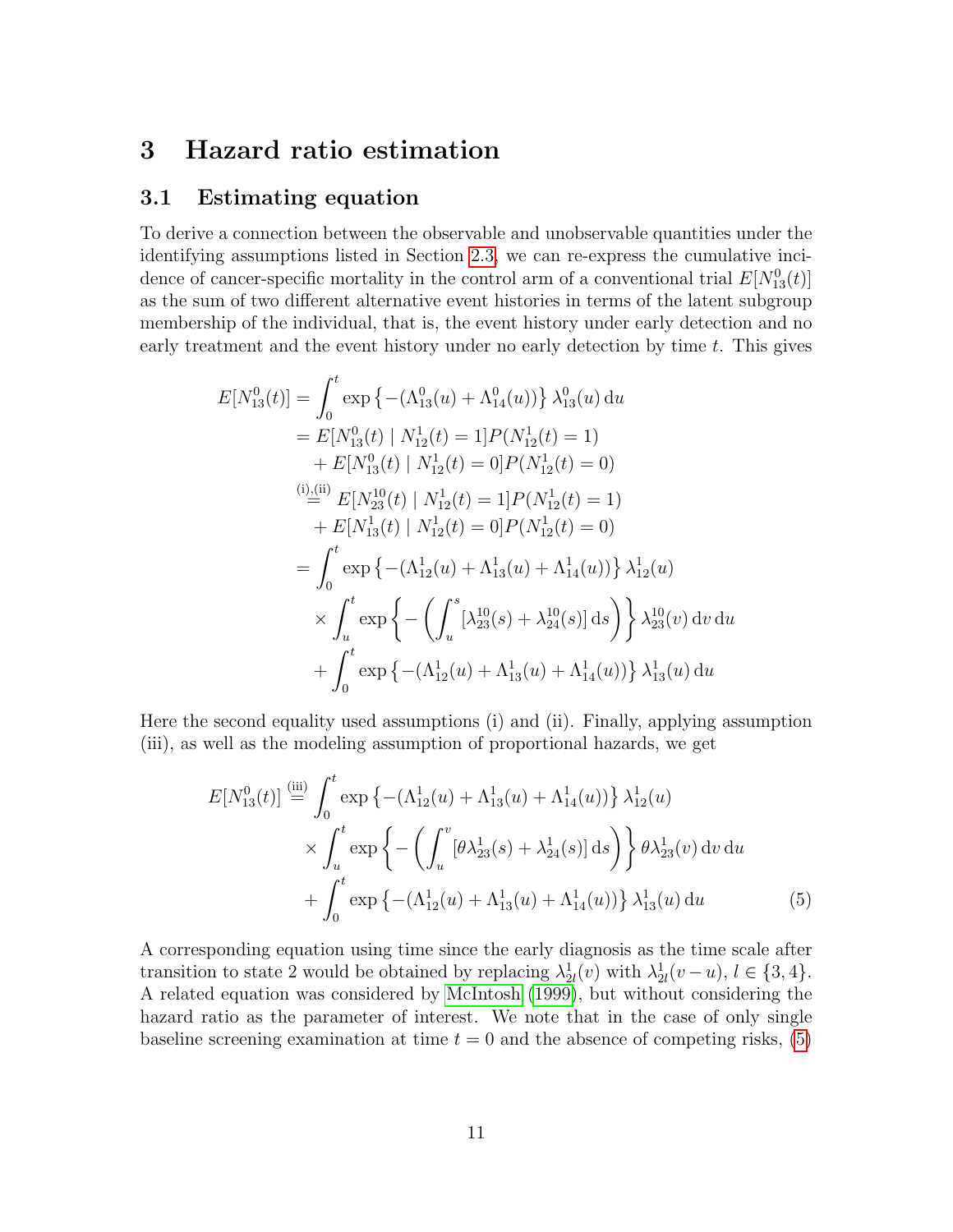would simplify to

$$
E[N_{13}^{0}(t)] = E[N_{23}^{10}(t) | N_{12}^{1}(0) = 1]P(N_{12}^{1}(0) = 1)
$$
  
+ 
$$
E[N_{13}^{1}(t) | N_{12}^{1}(0) = 0]P(N_{12}^{1}(0) = 0)
$$
  
= 
$$
P(N_{12}^{1}(0) = 1) \int_{0}^{t} \exp \{-\theta \Lambda_{23}^{1}(u)\} \theta \lambda_{23}^{1}(u) du
$$
  
+ 
$$
P(N_{12}^{1}(0) = 0) \int_{0}^{t} \exp \{-\Lambda_{13}^{1}(u)\} \lambda_{13}^{1}(u) du,
$$

which corresponds to the equality given by [Martinussen et al.](#page-24-4) [\(2019,](#page-24-4) p. 69).

In addition to the parameter of interest  $\theta$ , [\(5\)](#page-10-1) involves other unknown quantities, needing to be estimated. We note that under counterfactual consistency (iv) all the quantities (except  $\theta$ ) on the right hand side of [\(5\)](#page-10-1) can be estimated from the screening arm of the conventional trial, while the left hand size can be estimated from the control arm of the conventional trial. In principle, any associational model can be used to obtain estimators to substitute in for the quantities on the right hand side. For example, proportional cause-specific hazard models where the mortality after the early diagnosis is allowed to depend on time  $u$  of the early diagnosis can be fitted for  $\lambda_{2l}^{1}(v), l \in \{3, 4\}.$  However, here we focus on the special case of Markov multi-state model, where  $\lambda_{2l}^1(v)$  does not depend on u, in which case we can use non-parametric estimators to substitute in for the unknown quantities.

State occupation probabilities in a Markov multi-state model can be generally estimated using the non-parametric Aalen-Johansen approach [\(Borgan, 2014\)](#page-23-8), which in the case of a competing risks setting reduces to the non-parametric cumulative incidence estimator for the left hand side of the equation. The required inputs for the right hand side are Nelson-Aalen/Breslow estimates for the cumulative hazards/hazard increments; using these as inputs (with one of them modified by the multiplicative factor  $\theta$ ), the Aalen-Johansen state occupation probabilities can be calculated for example using the msfit and probtrans functions of the mstate package [\(Putter](#page-25-10) [et al., 2007;](#page-25-10) [de Wreede et al., 2011\)](#page-23-9). Equation [\(5\)](#page-10-1) can then be solved numerically with respect to  $\log \theta$  to estimate the early treatment effect.

Equation [\(5\)](#page-10-1) was written for the underlying counting processes in the absence of censoring. However, by substituting in estimators that can accommodate independent censoring (unconditionally on covariates), the proposed approach can accommodate independent censoring. We discuss in Section [6](#page-18-0) how covariate-dependent censoring can be accommodated. The fixed time  $t$  at which the estimating equation is evaluated can be chosen as the maximum follow-up length, or, as we demonstrate in Section [5,](#page-17-0) the effect can be estimated as a function of  $t$  to see if the estimates stabilize over the follow-up period. Alternatively, if reporting a single estimate is desirable, the timepoint for the estimation can be chosen to minimize the empirical variance as  $\hat{\theta} = \arg \min_t \hat{V}(\hat{\theta}_t)$  as suggested by [Martinussen et al.](#page-24-4) [\(2019\)](#page-24-4), or as the inverse variance weighted average  $\hat{\theta} = \left(\sum_t \hat{\theta}_t / \hat{V}(\hat{\theta}_t)\right) / \left(\sum_t 1 / \hat{V}(\hat{\theta}_t)\right)$  over an equally spaced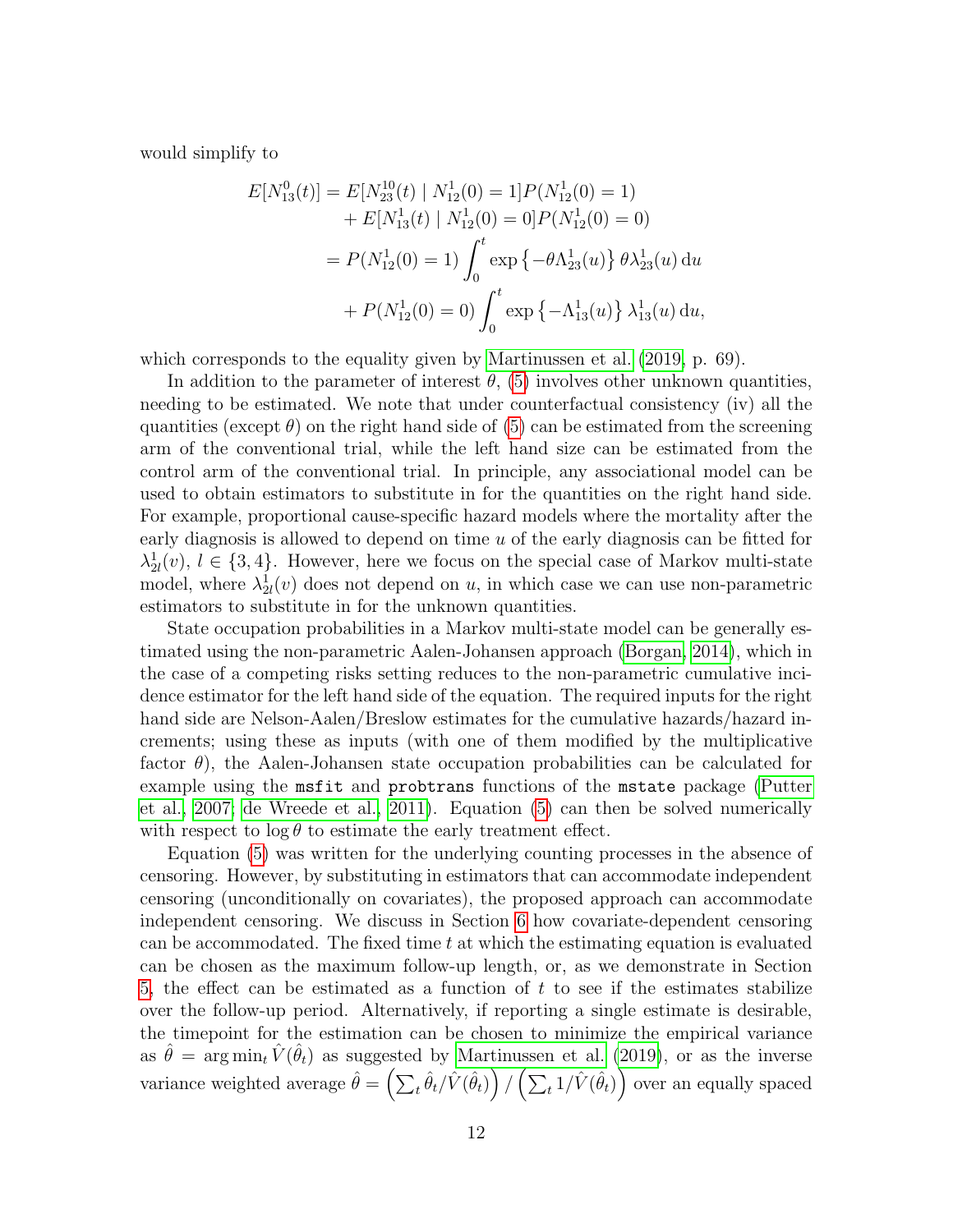grid of times t. The variance estimates can be obtained through the bootstrap.

We note that we can obtain an analogous equation

<span id="page-12-0"></span>
$$
E[N_{14}^{0}(t)] = \int_{0}^{t} \exp \left\{ - (\Lambda_{12}^{1}(u) + \Lambda_{13}^{1}(u) + \Lambda_{14}^{1}(u)) \right\} \lambda_{12}^{1}(u)
$$
  
 
$$
\times \int_{u}^{t} \exp \left\{ - \left( \int_{u}^{v} [\theta \lambda_{23}^{1}(s) + \lambda_{24}^{1}(s)] ds \right) \right\} \lambda_{24}^{1}(v) dv du
$$
  
+ 
$$
\int_{0}^{t} \exp \left\{ - (\Lambda_{12}^{1}(u) + \Lambda_{13}^{1}(u) + \Lambda_{14}^{1}(u)) \right\} \lambda_{14}^{1}(u) du.
$$
 (6)

for other-cause mortality. However, this is not needed for estimation as we have only one unknown quantity to solve under the assumption that early treatments do not have effect on other-cause mortality. We note that the proposed methodology can be extended to relax this assumption, that is  $\lambda_{24}^{10}(t) = \lambda_{24}^{11}(t)$ . In that case, we can solve the two equations for two unknowns, characterizing the effect on cancer-specific and other cause mortality, respectively.

#### 3.2 Maximum likelihood estimation

Alternatively to the estimating equation approach, we can consider a multinomial likelihood expression for the parameter  $\theta$  using data from the mortality outcomes in the conventional trial. This can be written as

$$
L(\theta) = \prod_{\{i: Z_i = 1\}} \left\{ E[N_{13}^1(t) + N_{23}^1(t)]^{N_{13}^1(t) + N_{23}^1(t)} E[N_{14}^1(t) + N_{24}^1(t)]^{N_{14}^1(t) + N_{24}^1(t)} \right. \\
\times (1 - E[N_{13}^1(t) + N_{23}^1(t)] - E[N_{14}^1(t) + N_{24}^1(t)])^{1 - N_{13}^1(t) - N_{23}^1(t) - N_{14}^1(t) - N_{24}^1(t)} \left. \right\}
$$
\n
$$
\times \prod_{\{i: Z_i = 0\}} E[N_{13}^0(t)]^{N_{13}^0(t)} E[N_{14}^0(t)]^{N_{14}^0(t)}
$$
\n
$$
\times (1 - E[N_{13}^0(t)] - E[N_{14}^0(t)])^{(1 - N_{13}^0(t) - N_{14}^0(t))}
$$
\n
$$
\stackrel{\theta}{\propto} \prod_{\{i: Z_i = 0\}} E[N_{13}^0(t)]^{N_{13}^0(t)} E[N_{14}^0(t)]^{N_{14}^0(t)}
$$
\n
$$
\times (1 - E[N_{13}^0(t)] - E[N_{14}^0(t)])^{1 - N_{13}^0(t) - N_{14}^0(t)}, \tag{7}
$$

<span id="page-12-1"></span>where  $E[N_{13}^0(t)]$  and  $E[N_{14}^0(t)]$  are as in [\(5\)](#page-10-1) and [\(6\)](#page-12-0). The proportionality followed because, considering the transition intensities in the screening arm as fixed quantities, the likelihood contributions of the individuals in the screening arm do not depend on θ. Similarly to the estimating equation in Section [3.1,](#page-10-2) [\(7\)](#page-12-1) involves unknown quantities that under the stated assumptions can be replaced with estimators from the screening arm of the trial, and the expression  $L(\theta)$  then maximized numerically with respect to  $\log \theta$ . The limitation of the multinomial likelihood expression [\(7\)](#page-12-1) is that it can only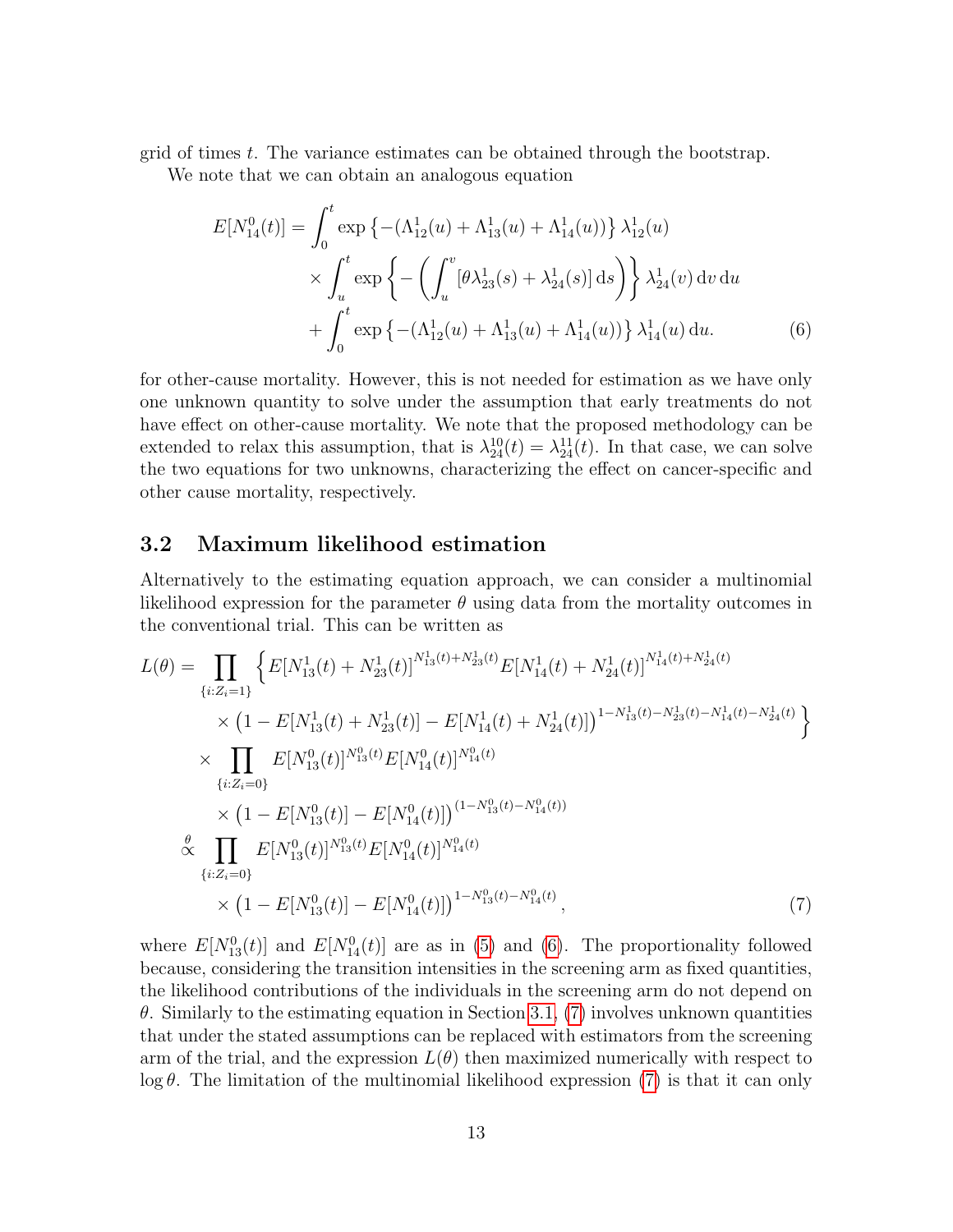accommodate type I censoring. However, instead of evaluating the likelihood expression at a fixed time  $t$ , independent censoring can be accommodated by evaluating the likelihood contributions at the minimum of the time of death or censoring time. Such a likelihood expression could also be informative of time-dependent treatment effects. We will briefly outline this in Section [6.](#page-18-0)

### 4 Simulation studies

#### <span id="page-13-0"></span>4.1 Using NLST as basis

To compare the estimators proposed in Section [3](#page-10-0) in a setting resembling a real randomized screening trial, we generated data using the algorithm described in Section [2.4,](#page-8-1) using the NLST as the basis of the simulation study. In particular, because the NLST was powered for the ITS effect, we were interested in determining if such a study is also powered for detecting the subgroup effect using tests based on the proposed estimators. For the purpose of comparison, we also included tests based on these to the two estimators proposed earlier for absolute and proportional subgroup mortality risk reduction [\(Saha et al., 2018\)](#page-25-1). In the present notational framework, the absolute mortality risk reduction [\(3\)](#page-6-0) can be expressed as

$$
E[N_{13}^{0}(t) - \{N_{13}^{1}(t) + N_{23}^{1}(t)\}]
$$
  
=  $E[N_{13}^{0}(t) - \{N_{13}^{1}(t) + N_{23}^{1}(t)\} | N_{12}^{1}(t) = 1]P(N_{12}^{1}(t) = 1)$   
+  $E[N_{13}^{0}(t) - \{N_{13}^{1}(t) + N_{23}^{1}(t)\} | N_{12}^{1}(t) = 0]P(N_{12}^{1}(t) = 0)$   
<sup>(i), (ii), (iii)  $E[N_{23}^{10}(t) - \{N_{13}^{1}(t) + N_{23}^{11}(t)\} | N_{12}^{1}(t) = 1]P(N_{12}^{1}(t) = 1)$   
=  $E[N_{23}^{10}(t) - N_{23}^{11}(t) | N_{12}^{1}(t) = 1]E[N_{12}^{1}(t)]$</sup> 

Thus, under (iv) we get,

<span id="page-13-1"></span>
$$
(3) = \frac{E[N_{13}(t) | Z = 0] - E[N_{13}(t) + N_{23}(t) | Z = 1]}{E[N_{12}(t) | Z = 1]},
$$
\n(8)

where the expectations can be estimated non-parametrically as cumulative incidences. Further, we can write

$$
E[N_{13}^{0}(t)]
$$
  
=  $E[N_{13}^{0}(t) | N_{12}^{1}(t) = 1]P(N_{12}^{1}(t) = 1)$   
+  $E[N_{13}^{0}(t) | N_{12}^{1}(t) = 0]P(N_{12}^{1}(t) = 0)$   

$$
\stackrel{\text{(i)}\_\text{(ii)}}{=} E[N_{23}^{10}(t) | N_{12}^{1}(t) = 1]P(N_{12}^{1}(t) = 1)
$$
  
+  $E[N_{13}^{1}(t) | N_{12}^{1}(t) = 0]P(N_{12}^{1}(t) = 0)$   
=  $E[N_{23}^{10}(t) | N_{12}^{1}(t) = 1]P(N_{12}^{1}(t) = 1) + P(N_{13}^{1}(t) = 1, N_{12}^{1}(t) = 0)$   
=  $E[N_{23}^{10}(t) | N_{12}^{1}(t) = 1]P(N_{12}^{1}(t) = 1) + E[N_{13}^{1}(t)]$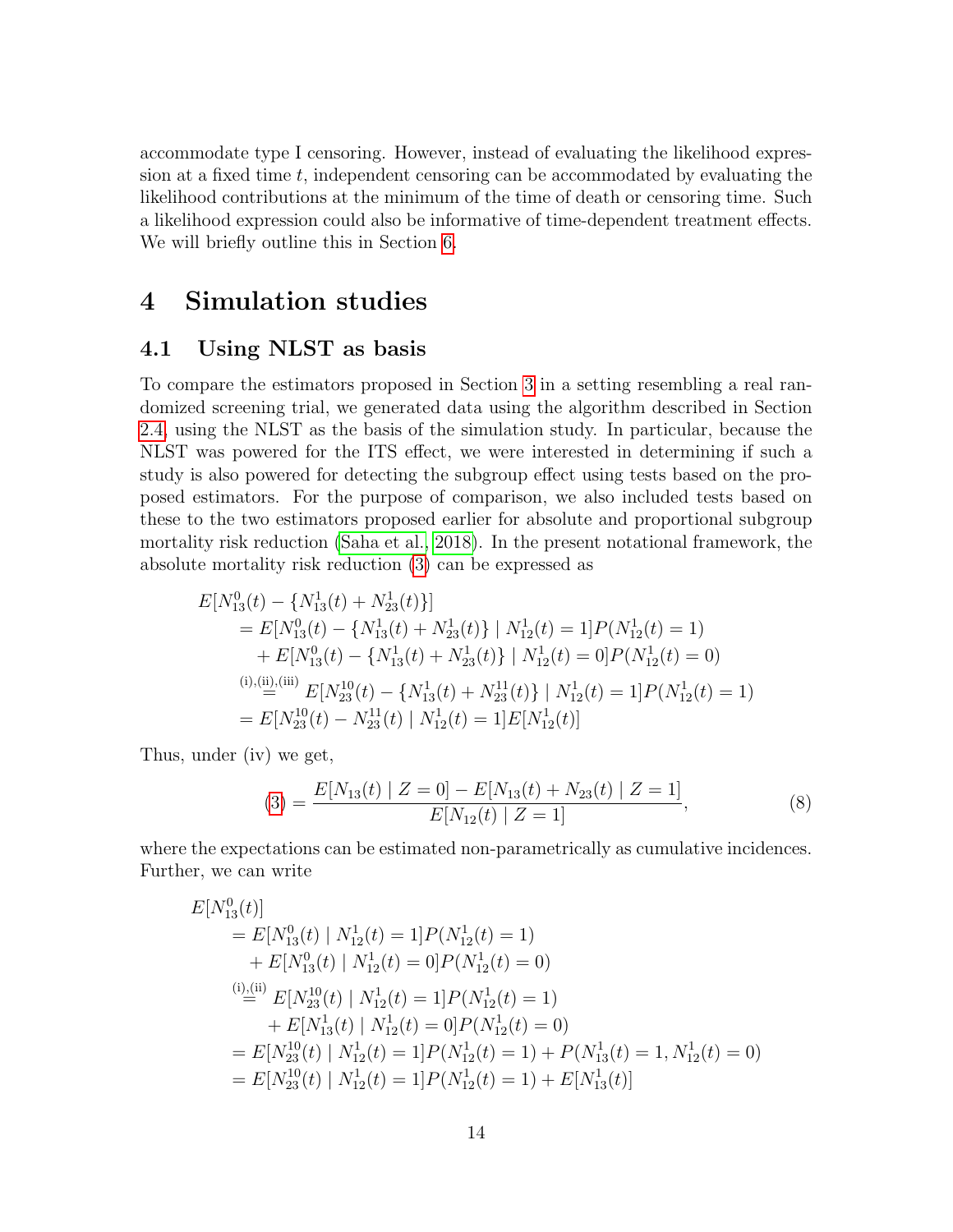Using the above two results, we can now re-express [\(4\)](#page-6-1) as,

$$
1 - \frac{E[N_{23}^{11}(t) | N_{12}^1(t) = 1]}{E[N_{23}^{10}(t) | N_{12}^1(t) = 1]}
$$
  
= 
$$
\frac{(E[N_{23}^{10}(t) | N_{12}^1(t) = 1] - E[N_{23}^{11}(t) | N_{12}^1(t) = 1])P(N_{12}^1(t) = 1)}{E[N_{23}^{10}(t) = 1 | N_{12}^1(t) = 1]P(N_{12}^1(t) = 1)}
$$
  
= 
$$
\frac{E[N_{13}^0(t)] - E[N_{13}^1(t) + N_{23}^1(t)]}{E[N_{13}^0(t)] - E[N_{13}^1(t)]}
$$

Finally, under (iv) we can write that

<span id="page-14-0"></span>
$$
(4) = \frac{E[N_{13}(t) | Z = 0] - E[N_{13}(t) + N_{23}(t) | Z = 1]}{E[N_{13}(t) | Z = 0] - E[N_{13}(t) | Z = 1]},
$$
\n(9)

where again the expectations can be replaced with appropriate non-parametric cumulative incidence estimators. While [\(8\)](#page-13-1) and [\(9\)](#page-14-0) are estimating mortality risk reductions rather than the hazard ratio, the four estimators are comparable in terms of the power of a Wald-type or confidence interval based test on them. This will help answer the question of whether conventional screening trial such as NLST is powered to detect the subgroup early treatment effect. For this reason, we also calculated estimates for the ITS mortality reductions as

<span id="page-14-1"></span>
$$
(1) = E[N_{13}(t) | Z = 0] - E[N_{13}(t) + N_{23}(t) | Z = 1]
$$
\n
$$
(10)
$$

and the proportional reduction by

<span id="page-14-2"></span>
$$
(2) = 1 - \frac{E[N_{13}(t) + N_{23}(t) | Z = 1]}{E[N_{13}(t) | Z = 0]},
$$
\n(11)

as the trial is powered for these.

To compare the four estimators, we generated 1000 NLST-like datasets, by fixing the transition intensities to those estimated from the NLST, and fixing the log hazard ratio to 0.4804, estimated from the real data using the estimating equation [\(5\)](#page-10-1). While we could have fixed the hazard ratio to any value in the simulation, we used the empirical value to obtain similar death counts to the real data. For each dataset we simulated  $n = 53,452$  individuals assigned randomly with equal probability to screening or control. Since in the NLST the censoring is mostly administrative at the end of the follow-up at 7 years, we did not simulate random censoring, so the simulated datasets had only type I censoring at 7 years. The true values of the subgroup mortality reductions were evaluated by calculating the quantities [\(3\)](#page-6-0) and [\(4\)](#page-6-1) under the specified transition intensities, that is, evaluating the cumulative incidences through numerical integration using the true transition intensity functions used in the simulation. In the estimators, the cumulative incidences were calculated using the cuminc function of the cmprsk R package [\(Gray, 2019\)](#page-23-10). For more complex state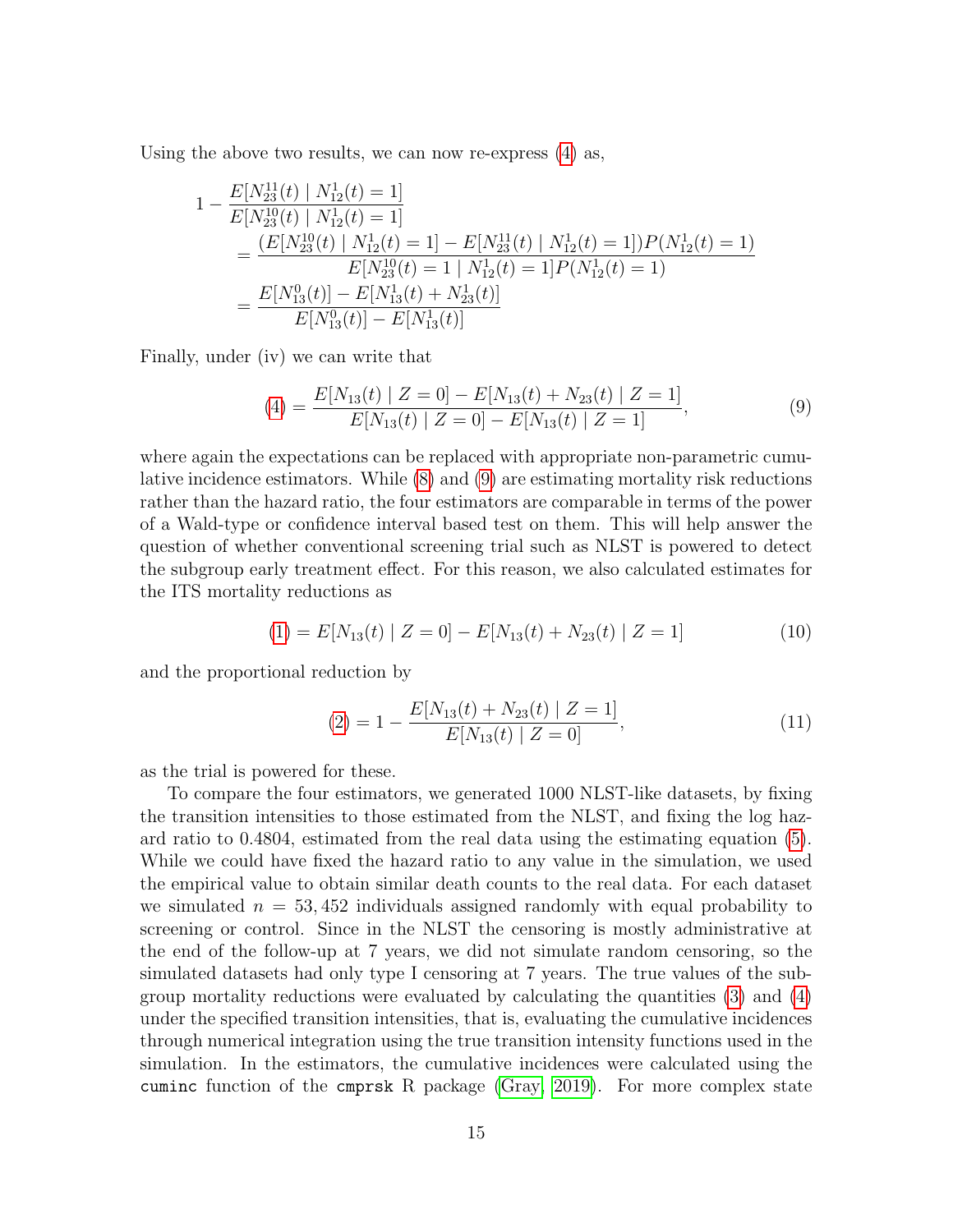occupation probabilities needed for evaluating the estimating equation and the likelihood expression, we first calculated Nelson-Aalen/Breslow estimators, which were used as inputs to Aalen-Johansen estimators for state occupation probabilities using the functions available in the mstate R package. The estimating equation was solved numerically using the uniroot function and the likelihood maximized numerically using the optim function of R [\(R Core Team, 2017\)](#page-25-11).

The mortality reductions, as well as the estimating equation [\(5\)](#page-10-1) and the likelihood expression [\(7\)](#page-12-1) were evaluated at 7 years. To estimate standard errors for each estimator, we bootstrapped each simulated dataset 50 times, and took the standard deviation of the point estimates as the standard error. This was compared to the Monte Carlo standard deviation of the point estimates over the simulation rounds. 95% confidence intervals were constructed using the normal approximation and compared to the nominal coverage probability. The power of the confidence interval based test was calculated as the proportion of simulation rounds where the interval did not cover the null value.

The simulation results are presented in Table [1.](#page-15-0) These indicate that all the estimators could capture the corresponding true value relatively well, based on low bias and near nominal coverage probability. The power of the subgroup treatment effect estimators was also comparable to the ITS analysis. This is consistent with the similar property of g-estimation methods [\(White, 2005\)](#page-26-4). This can be explained by the fact that all the mortality reduction due to screening is realized through the effect of the early treatments, and thus focusing on the subgroup does not lose any of the effect. The test based on the estimator [\(9\)](#page-14-0) had the highest power. The two hazard ratio estimators gave very similar results, so we only use the estimating equation for the data analysis in the next section.

<span id="page-15-0"></span>

| Estimator | Causal<br>contrast | Truth  | Point<br>estimate | <b>SE</b> | Power | Coverage | MCsd   | <b>MCE</b> |  |
|-----------|--------------------|--------|-------------------|-----------|-------|----------|--------|------------|--|
|           |                    |        |                   |           |       |          |        |            |  |
| (5)       | $\log \theta$      | 0.4804 | 0.4893            | 0.1628    | 0.85  | 0.942    | 0.1657 | 0.005      |  |
| (7)       | $\log \theta$      | 0.4804 | 0.4892            | 0.1628    | 0.85  | 0.942    | 0.1657 | 0.005      |  |
| (8)       | $\left( 3\right)$  | 0.1512 | 0.1507            | 0.0521    | 0.83  | 0.945    | 0.0534 | 0.0017     |  |
| (9)       | (4)                | 0.2986 | 0.2921            | 0.0804    | 0.90  | 0.944    | 0.0803 | 0.0025     |  |
| (10)      | $\left(1\right)$   | 0.0036 | 0.0036            | 0.0012    | 0.85  | 0.940    | 0.0012 | 0.00004    |  |
| (11)      | $\left(2\right)$   | 0.1616 | 0.1616            | 0.0500    | 0.87  | 0.938    | 0.0514 | 0.0016     |  |

Table 1: Comparison of subgroup and population-level estimators. The estimators from top to bottom are estimating equation and likelihood based estimation of the subgroup cancer mortality hazard ratio, absolute and proportional subgroup cancer mortality reduction, and absolute and proportional population cancer mortality reduction. SE stands for standard error, MCsd for Monte Carlo standard deviation and MCE for Monte Carlo error.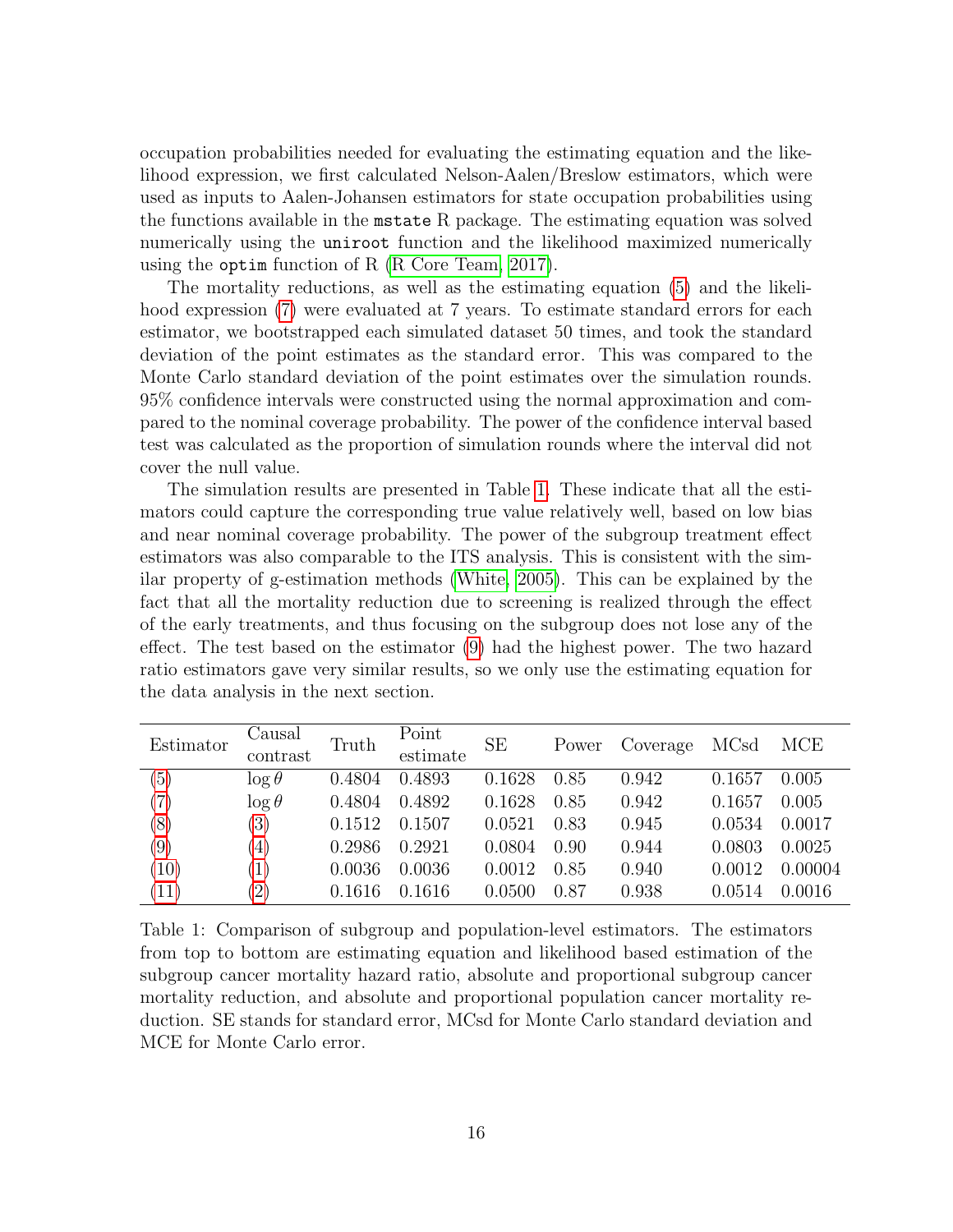#### 4.2 Simulating from constant transition rates

To check the performance of the proposed methods under settings not resembling a typical randomized screening trial with large size and rare events, we also simulated scenarios with smaller sample size and relatively more common events. In particular, we simulated scenarios with more than 50% in the screening arm early diagnosed through (compared to 2.4% in NLST) and among them majority experiencing cancerspecific death. The screening arm state transitions were simulated from the following constant transition rates, with follow-up type I censored at  $t = 7$ :

$$
\lambda^{11}(t) = \begin{bmatrix} 1 & 2 & 3 & 4 \\ 1 & 0.2280 & 0.1148 & 0.0168 \\ 2 & 0 & 0.1980 & 0.0111 \\ 3 & 0 & 0 & 0 \\ 4 & 0 & 0 & 0 \end{bmatrix}
$$

For the control arm, all the intensities in the matrix were the same, except for  $\lambda_{23}^{10}(t) =$  $0.1980 \times \theta$ , where  $\log \theta$  was fixed to 0.4700 (i.e.  $\theta = 1.6$ ). From the intensity matrices, we generated screening trial data using the algorithm of Section [2.4](#page-8-1) with sample sizes  $n = 500, 800,$  and 1000 and estimated the hazard ratios in the screening detectable subgroup using the two methods described in Section [3.](#page-10-0) We did not consider the risk reduction type measures here. The results for a scenario without unmeasured confounding are presented in Table [2](#page-17-1) (rows with  $\beta = 0$ ).

Results in Table [2](#page-17-1) indicate that the two estimators again perform very similarly. With  $n = 500$ , they show some small sample bias, which disappears with increasing sample size. The bootstrap standard errors give a reasonable approximation of the sampling distribution standard deviation. These results indicate that when the modeling and identifying assumptions are satisfied, the methods perform reasonably also with smaller sample size and more common events.

To study how the methods perform in the presence of unmeasured confounding, we modified the above transition intensities for transitions  $1 \rightarrow 2$ ,  $1 \rightarrow 3$  and  $2 \rightarrow 3$ as  $\lambda_{12}^1(t) \exp(\beta U)$ ,  $\lambda_{13}^1(t) \exp(\beta U)$  and  $\lambda_{23}^{11}(t) \exp(\beta U)$ , where  $U \sim \text{Bernoulli}(0.5)$  is an unmeasured baseline covariate. This represents a scenario where some individuals are at higher risk for cancer diagnosis and cancer mortality, but under which the instrumental variable assumptions are still satisfied. However, because the data are simulated from a conditional generating mechanism, some degree of model misspecification is expected in the estimators. In addition to the proportionality of the marginal effect, the estimators use a Markov multi-state model for calculation of the state occupancy probabilities. While the Markov assumption can be relaxed, here we study its effect on the estimates. The true marginal effects were approximated as explained in Section [2.4.](#page-8-1)

The results with  $\beta = 0.34$  and  $\beta = 0.47$  are also summarized in Table [2.](#page-17-1) They show as expected that the true marginal effects are now smaller compared to the conditional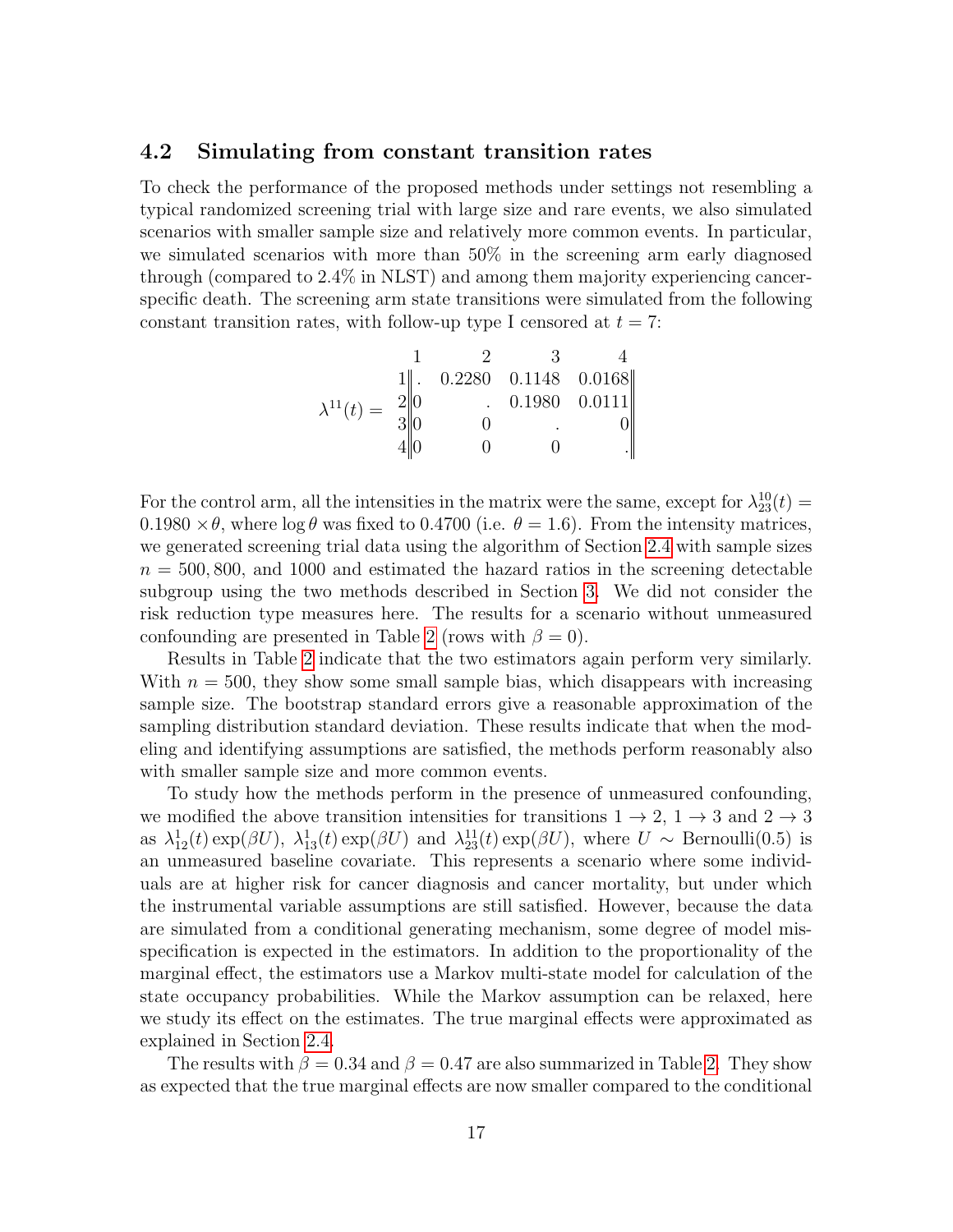<span id="page-17-1"></span>

| $\beta = 0$    | Estimator         | Causal<br>contrast       | Truth  | Point<br>estimate | SE     | Power | Coverage | MCsd   | MCE    |
|----------------|-------------------|--------------------------|--------|-------------------|--------|-------|----------|--------|--------|
| $n = 500$      | (5)               | $\log \theta$            | 0.4700 | 0.4500            | 0.2467 | 0.44  | 0.95     | 0.2363 | 0.0106 |
|                | $\left( 7\right)$ | $\log \theta$            | 0.4700 | 0.4544            | 0.2324 | 0.50  | 0.95     | 0.2216 | 0.0099 |
| $n = 800$      | (5)               | $\log \theta$            | 0.4700 | 0.4708            | 0.1931 | 0.69  | 0.96     | 0.1828 | 0.0082 |
|                | (7)               | $\log \theta$            | 0.4700 | 0.4674            | 0.1807 | 0.75  | 0.96     | 0.1760 | 0.0079 |
| $n = 1000$     | (5)               | $\log \overline{\theta}$ | 0.4700 | 0.4730            | 0.1698 | 0.82  | 0.95     | 0.1652 | 0.0074 |
|                | (7)               | $\log \theta$            | 0.4700 | 0.4686            | 0.1600 | 0.85  | 0.95     | 0.1601 | 0.0072 |
| $\beta = 0.34$ | Estimator         | Causal<br>contrast       | Truth  | Point<br>estimate | SE     | Power | Coverage | MCsd   | MCE    |
| $n=500$        | (5)               | $\log \theta$            | 0.3900 | 0.4034            | 0.2506 | 0.37  | 0.95     | 0.2256 | 0.0101 |
|                | $\left( 7\right)$ | $\log \theta$            | 0.3900 | 0.4052            | 0.2275 | 0.43  | 0.96     | 0.2098 | 0.0094 |
| $n = 800$      | (5)               | $\log \theta$            | 0.3941 | 0.3807            | 0.1827 | 0.57  | 0.96     | 0.1740 | 0.0078 |
|                | $\left( 7\right)$ | $\log \theta$            | 0.3941 | 0.3796            | 0.1681 | 0.62  | 0.97     | 0.1632 | 0.0073 |
| $n = 1000$     | (5)               | $\log \theta$            | 0.4000 | 0.4268            | 0.1658 | 0.77  | 0.95     | 0.1642 | 0.0073 |
|                | (7)               | $\log \theta$            | 0.4000 | 0.4221            | 0.1535 | 0.82  | 0.95     | 0.1528 | 0.0068 |
| $\beta = 0.47$ | Estimator         | Causal<br>contrast       | Truth  | Point<br>estimate | SE     | Power | Coverage | MCsd   | MCE    |
| $n = 500$      | (5)               | $\log \theta$            | 0.3794 | 0.3766            | 0.2633 | 0.24  | 0.96     | 0.2199 | 0.0098 |
|                | $\left( 7\right)$ | $\log \theta$            | 0.3794 | 0.3744            | 0.2288 | 0.37  | 0.96     | 0.1968 | 0.0088 |
| $n = 800$      | (5)               | $\log \theta$            | 0.3819 | 0.3436            | 0.1849 | 0.46  | 0.95     | 0.1697 | 0.0076 |
|                | $\left( 7\right)$ | $\log \theta$            | 0.3819 | 0.3423            | 0.1682 | 0.53  | 0.95     | 0.1604 | 0.0072 |
| $n = 1000$     | (5)               | $\log \theta$            | 0.3876 | 0.4044            | 0.1691 | 0.73  | 0.96     | 0.1554 | 0.0069 |
|                | (7)               | $\log \theta$            | 0.3876 | 0.4014            | 0.1540 | 0.77  | 0.96     | 0.1464 | 0.0065 |

Table 2: Comparison of subgroup hazard ratio estimates with varied sample sizes, based on 500 simulated datasets. The two estimators correspond to estimating equation and likelihood based estimation. SE stands for standard error, MCsd for Monte Carlo standard deviation and MCE for Monte Carlo error.

effect used in the simulation. The points estimates were close to the true marginal effects under most of the scenarios and sample sizes, with coverage probabilities close to nominal. This suggests that the estimates are free of confounding bias, as is expected of instrumental variable estimators.

### <span id="page-17-0"></span>5 Illustration using NLST data

The NLST data were briefly introduced in Section [2.1.](#page-3-0) The original analysis followed the ITS principle. Here we are interested in quantifying the effect of the early vs late treatments among the screening detectable subgroup in terms of the subgroup cancer-specific mortality hazard ratio. For this purpose, we carried out a secondary analysis of the NLST data using the estimating equation approach based on [\(5\)](#page-10-1). We estimated the hazard ratio as a function of the fixed time point  $t$ , to determine if this effect stabilizes or dilutes over time. The confidence intervals were generated using 500 bootstrap replicates.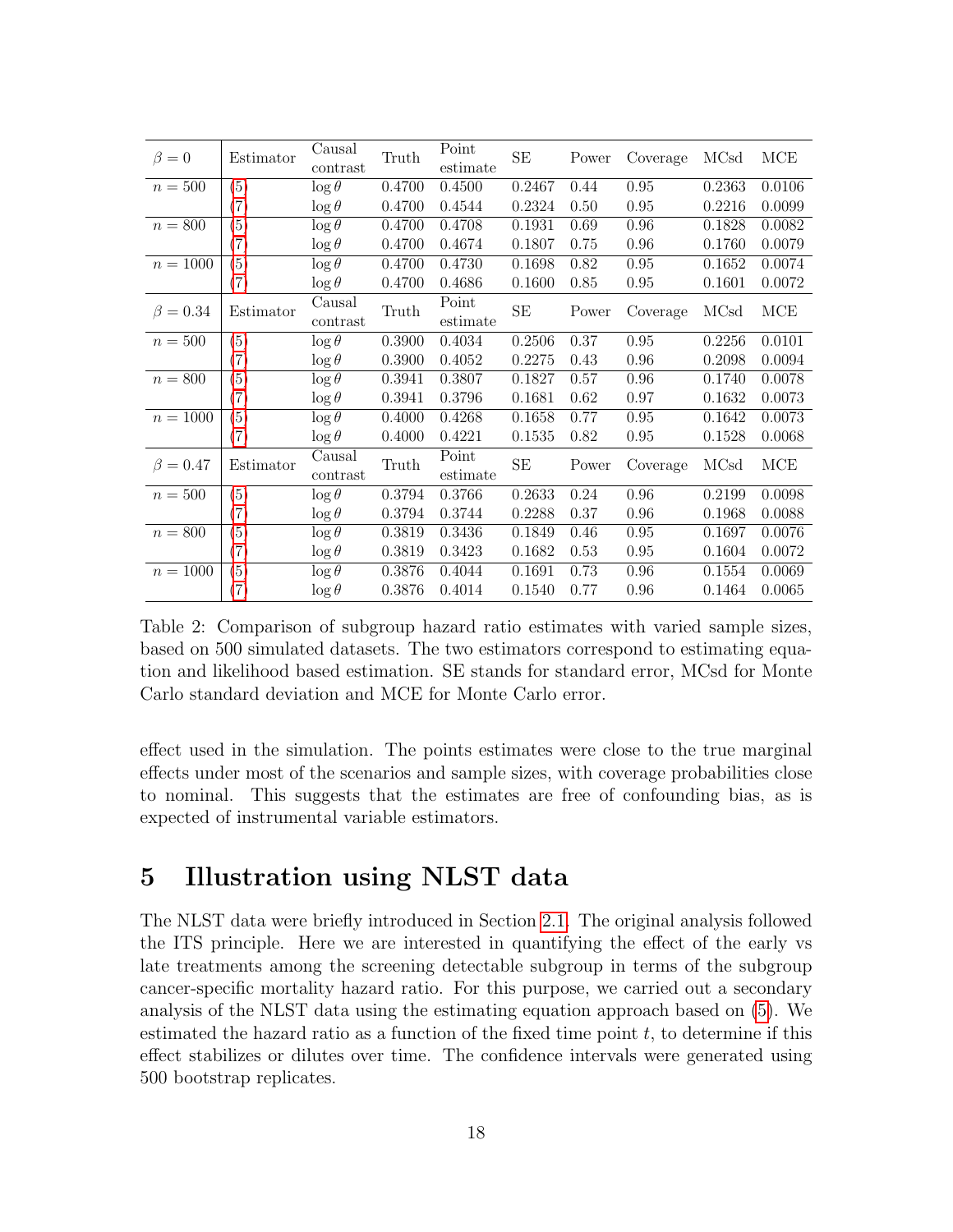The results are presented in Figure [3.](#page-19-0) This demonstrates that the hazard ratio becomes statistically significant in the fifth year of follow-up, reaches a maximum of 1.668 at around 6 years, and levels after that. Overall the effect estimate is relatively stable over time which may lend some support towards the proportionality of this effect. The hazard ratio estimate at 7 years indicates a  $100\% \times (1 1/1.62$ ) = 38.3% cancer-specific mortality hazard reduction due to the early treatments. This can be contrasted to the reduction in the empirical cancer mortality rate between screening and control arms in the trial which after 7 years of follow-up was  $1 - \frac{469}{171,412}/(552/170,355)$ , or around 15.6%. The reason for the difference between these two measures is that the latter combines the effect of early treatments after early diagnosis with factors influencing early diagnosis itself, including the screening regimen, screening technology and non-compliance. The statistical significance of the two effects is similar based on the NLST data; even though the subgroup effect is larger in magnitude, it is evaluated in a smaller subpopulation, and these two aspects counterbalance each other compared to the smaller ITS effect in the entire study population.

In addition to reporting the estimate as a function of time and at the end of the follow-up, for choosing a single number effect estimate to report, we also applied the two approaches suggested in Section [3.1](#page-10-2) for choosing the timepoint for estimation, namely the time minimizing the empirical variance of the estimate and the inverse variance weighted average. For these, we considered a grid of timepoints from 1 to 7 years with 0.05 year intervals. We found that the minimum empirical variance is achieved at  $t = 4.55$  with hazard ratio of 1.36, while the inverse variance weighted average hazard ratio was 1.43, suggesting that the choice of the timepoint made relatively small difference to the estimate.

### <span id="page-18-0"></span>6 Discussion

In this paper, we proposed a simplified multi-state model to characterize screening trials, and proposed a new measure (i.e. structural cause-specific hazard ratio) to quantify the impact of early treatments compared to delayed treatments in the screening-detectable subgroup. We note that the subgroup is specific to the screening regimen and screening technology implemented in the trial that is used for the estimation, as the effect is formulated in terms of a hypothetical intervention trial that shares the same regimen and technology. Transferability of the subgroup effect to different settings with different screening technology or regimen, disease incidence and nonadherence rate requires additional assumptions. Nevertheless, the subgroup effect is arguably more transferable compared to the ITS effect, which directly depends on all of these factors. We presented two alternative estimators for the subgroup effect. In addition to comparing properties of estimators, the simulation model may have use in planning new trials targeted for the subgroup effects. While the estimation methods we proposed allow for flexible estimation of the quantities not of interest, the effect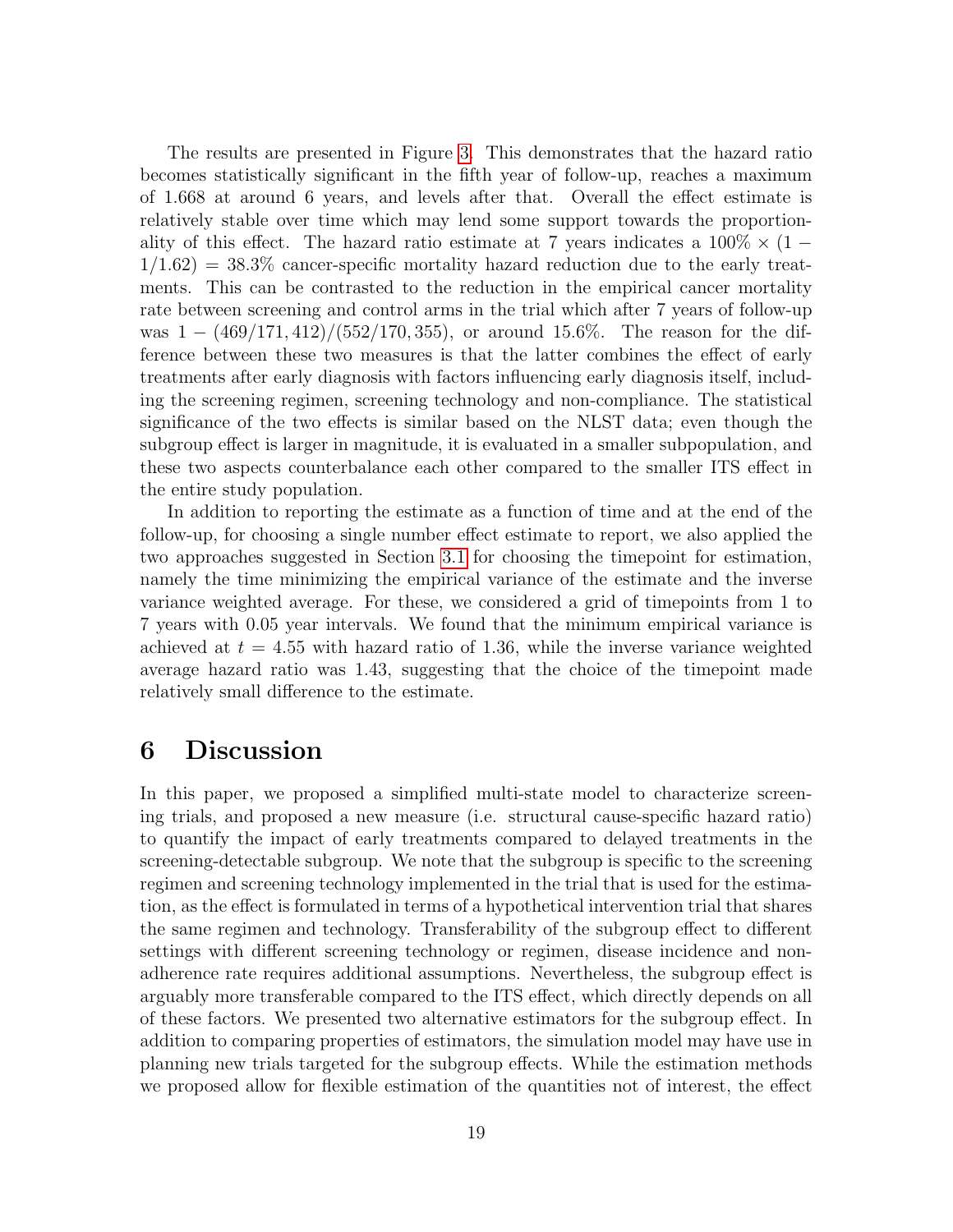<span id="page-19-0"></span>

Figure 3: Estimated effect of delayed versus early treatment on lung cancer mortality among the screening-detectable subgroup. The dashed lines are 95% bootstrap confidence bands. Estimates are generated as a function of time, using the follow-up data up to a given time point  $t$ . The estimates are noisy in the first year of follow-up and are shown from the second year.

of interest is quantified in terms of a single parameter. As a limitation of the present work, we did not propose methods for estimating time-dependent effects, but outline some ideas below.

While we contend that the cause-specific hazard ratio can serve as a useful summary measure of the magnitude of the effect, and simplifies accommodating competing risks into the analysis, we do note that the use of marginal hazard ratios as a causal parameters has been criticized by several authors (e.g. [Aalen et al., 2015\)](#page-22-1), who point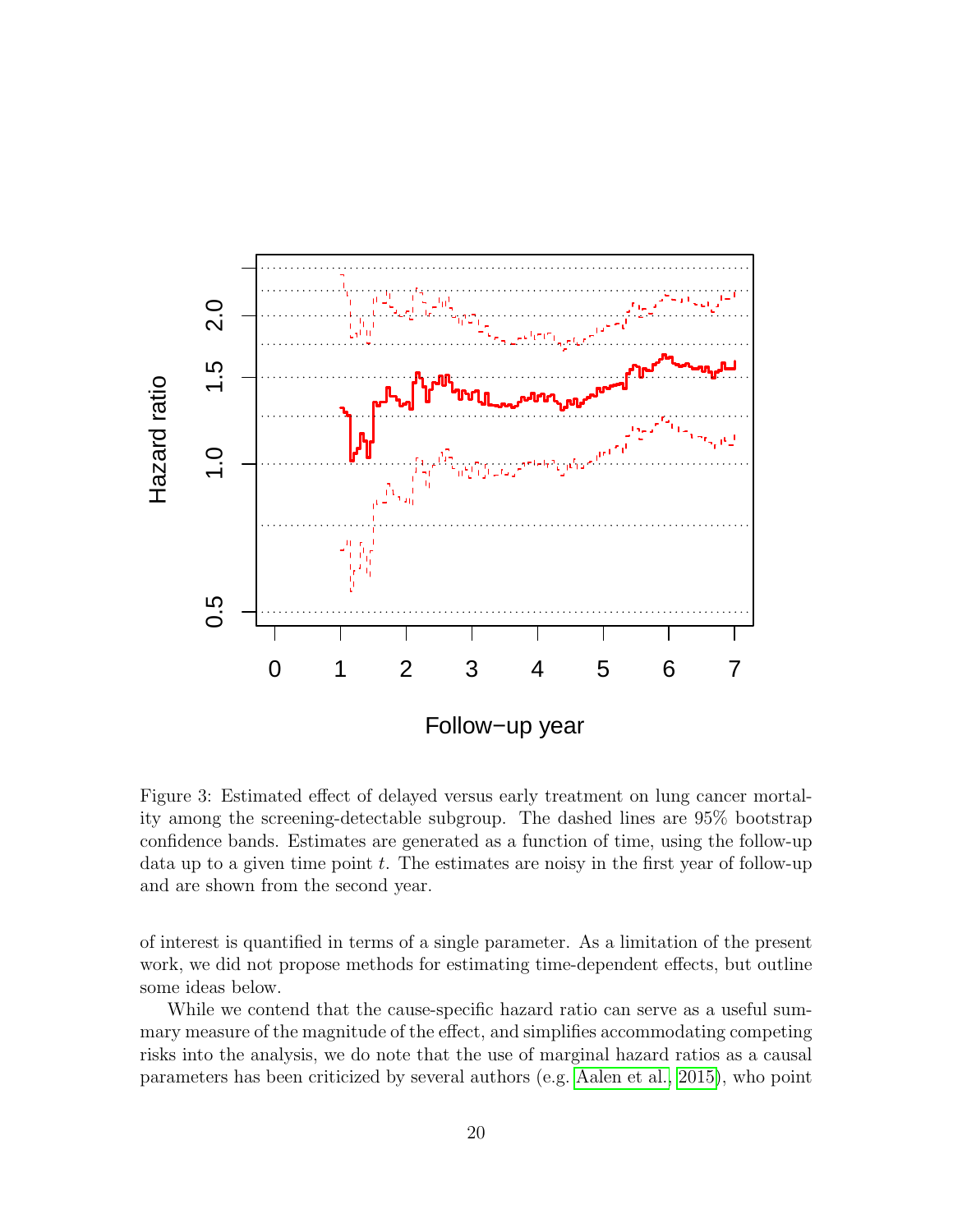out even in randomized trials where the arms are initially balanced with respect to observed or unobserved baseline characteristics, this balance is lost over the course of the follow-up as more high risk individuals get removed from the risksets. However, as outlined by [Young et al.](#page-26-3) [\(2020\)](#page-26-3), counterfactual cause-specific hazards can always be formulated in terms of the underlying potential event time/event type outcomes in the two arms of a trial. Because these quantities are defined conditional on the past, it should be noted that the corresponding hazard ratio being one at a given time does not necessarily imply the absence of a causal effect, but rather some combination of causal effect and selection. If a strictly causal interpretation is sought, one could use the subgroup mortality risk reduction as the measure instead.

With these reservations, we suggest interpreting the cause-specific hazard ratio as a summary measure of the early treatment effect over time. However, we note that the proportionality is more plausible for the subgroup early treatment effect since this effect begins from the early diagnosis, compared to the use of cancer mortality rate ratio to compare the screening and control arms, which is dependent on the screening regimen, among other things. In particular, when the screening is discontinued, the screening effect eventually disappears in the full cohort and continuing the follow-up will dilute the proportional effect. The subgroup effect measure does not suffer from this limitation, as no more subgroup members are accumulated after the screening discontinues. In fact, we suggest that the present proposal can resolve some of the controversies in characterizing screening effect through a hazard/rate ratio, discussed for example by [Liu et al.](#page-24-12) [\(2013,](#page-24-12) [2015\)](#page-24-13); [Hanley and Njor](#page-23-11) [\(2018\)](#page-23-11); [Habbema](#page-23-12) [\(2018\)](#page-23-12). Rather than the screening effect in the entire population, what could be plausibly assumed proportional is the early treatment effect in the subgroup. On the other hand, the usual residual type diagnostics for proportionality violations are not applicable under the instrumental variable type estimation methods; diagnosing violations of proportionality under the current framework is a topic for further research. As one possible approach, the likelihood-based method could be extended to make use of the observed event times in the control arm, making it potentially informative of the time-varying effects. For this purpose, the likelihood contributions in the control arm could be evaluated at the minimum of observed time of death and censoring time  $T_i$  as

<span id="page-20-0"></span>
$$
L(\theta) \stackrel{\theta}{\propto} \prod_{\{i: Z_i = 0\}} E[\mathrm{d}N_{13}^0(T_i)]^{\mathrm{d}N_{13}^0(T_i)} E[\mathrm{d}N_{14}^0(T_i)]^{\mathrm{d}N_{14}^0(T_i)} \\
\times \left(1 - E[N_{13}^0(T_i)] - E[N_{14}^0(T_i)]\right)^{1 - \mathrm{d}N_{13}^0(T_i) - \mathrm{d}N_{14}^0(T_i)},
$$
\n(12)

where we can characterize for example the sub-density of the cancer-specific death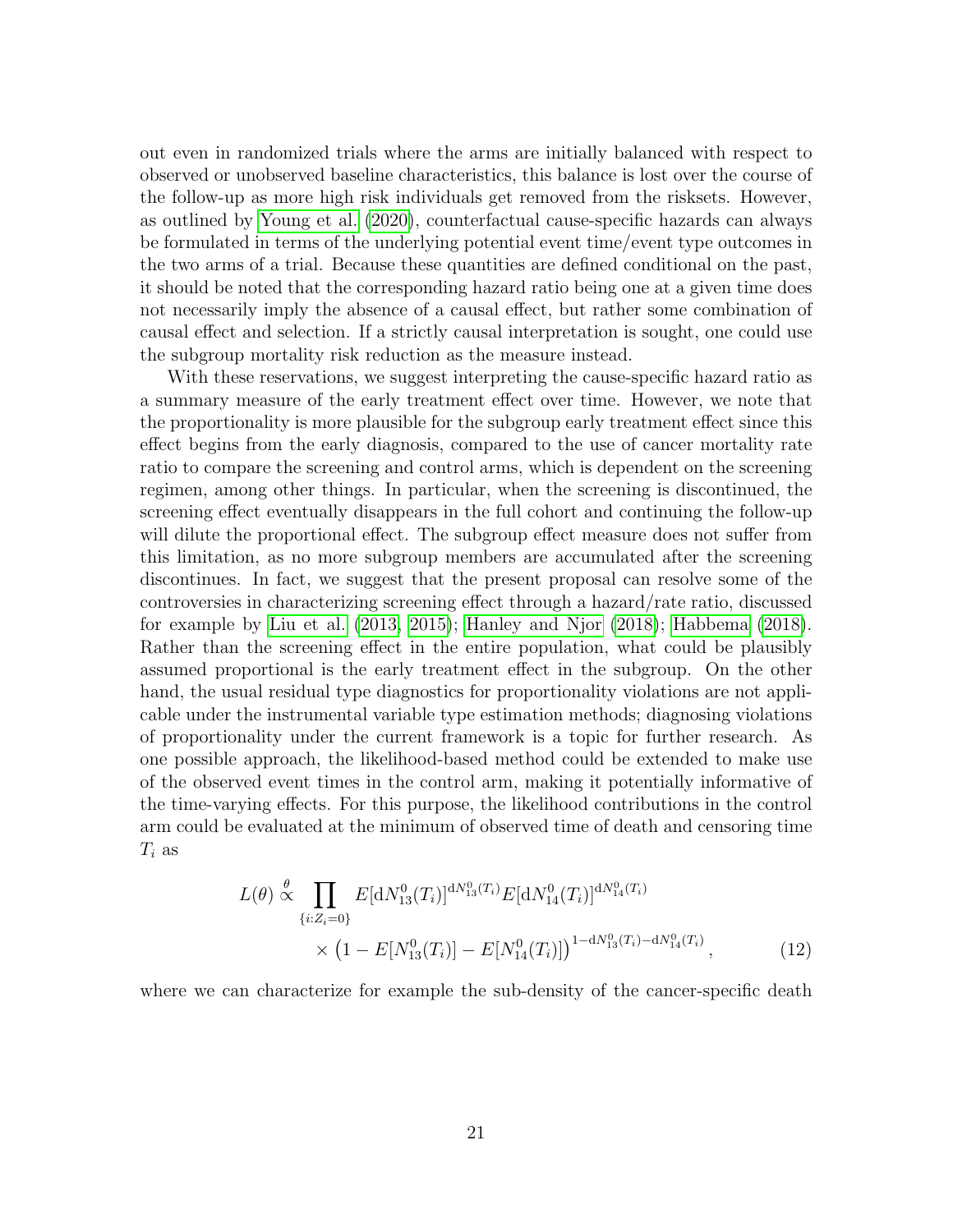time through

$$
E[\mathrm{d}N_{13}^{0}(t)] = \exp \left\{- (\Lambda_{13}^{0}(t) + \Lambda_{14}^{0}(t))\right\} \lambda_{13}^{0}(t) \,\mathrm{d}t
$$
  
\n
$$
= E[\mathrm{d}N_{13}^{0}(t) | N_{12}^{1}(t) = 1] P(N_{12}^{1}(t) = 1)
$$
  
\n
$$
+ E[\mathrm{d}N_{13}^{0}(t) | N_{12}^{1}(t) = 0] P(N_{12}^{1}(t) = 0)
$$
  
\n(i) (ii) 
$$
E[\mathrm{d}N_{23}^{10}(t) | N_{12}^{1}(t) = 1] P(N_{12}^{1}(t) = 1)
$$
  
\n
$$
+ E[\mathrm{d}N_{13}^{1}(t) | N_{12}^{1}(t) = 0] P(N_{12}^{1}(t) = 0)
$$
  
\n
$$
= \int_{0}^{t} \exp \left\{- (\Lambda_{12}^{1}(u) + \Lambda_{13}^{1}(u) + \Lambda_{14}^{1}(u))\right\} \lambda_{12}^{1}(u)
$$
  
\n
$$
\times \exp \left\{- \left(\int_{u}^{t} [\lambda_{23}^{10}(v) + \lambda_{24}^{10}(v)] \,\mathrm{d}v\right)\right\} \lambda_{23}^{10}(t) \,\mathrm{d}t \,\mathrm{d}u
$$
  
\n
$$
+ \exp \left\{- (\Lambda_{12}^{1}(t) + \Lambda_{13}^{1}(t) + \Lambda_{14}^{1}(t))\right\} \lambda_{13}^{1}(t) \,\mathrm{d}t
$$

and further, under proportionality,

$$
E[\mathrm{d}N_{13}^0(t)] \stackrel{\text{(iii)}}{=} \int_0^t \exp\left\{-\left(\Lambda_{12}^1(u) + \Lambda_{13}^1(u) + \Lambda_{14}^1(u)\right)\right\} \lambda_{12}^1(u)
$$
  
 
$$
\times \exp\left\{-\left(\int_u^t [\theta \lambda_{23}^1(v) + \lambda_{24}^1(v)] \,\mathrm{d}v\right)\right\} \theta \lambda_{23}^1(t) \,\mathrm{d}t \,\mathrm{d}u
$$
  
+ 
$$
\exp\left\{-\left(\Lambda_{12}^1(t) + \Lambda_{13}^1(t) + \Lambda_{14}^1(t)\right)\right\} \lambda_{13}^1(t) \,\mathrm{d}t,
$$

with the cumulative incidences in [\(12\)](#page-20-0) as before. This type of likelihood would allow testing the significance of interaction terms with time entered into the model. The likelihood could also be used to assess on which time scale proportionality fits the data better. It could also accommodate independent censoring which can be seen by introducing a further counting process characterizing the censoring events, and factoring out the corresponding terms from the likelihood. The likelihood could also be written for covariate conditional quantities, accommodating covariate dependent censoring. We note that because the event times in the screening and control arms are distinct, substituting estimators for the sub-densities from the screening arm of the trial would require smooth hazard estimates. This is in contrast to the methods we focused on earlier, where non-parametric estimators could be substituted in for the cumulative incidences.

The proposed estimating equation based method could accommodate independent censoring. It can be extended straightforwardly to the case where the censoring is conditional on baseline covariates, for example, standardizing over the empirical covariate distribution in the control arm of the trial, equation [\(5\)](#page-10-1) can be expressed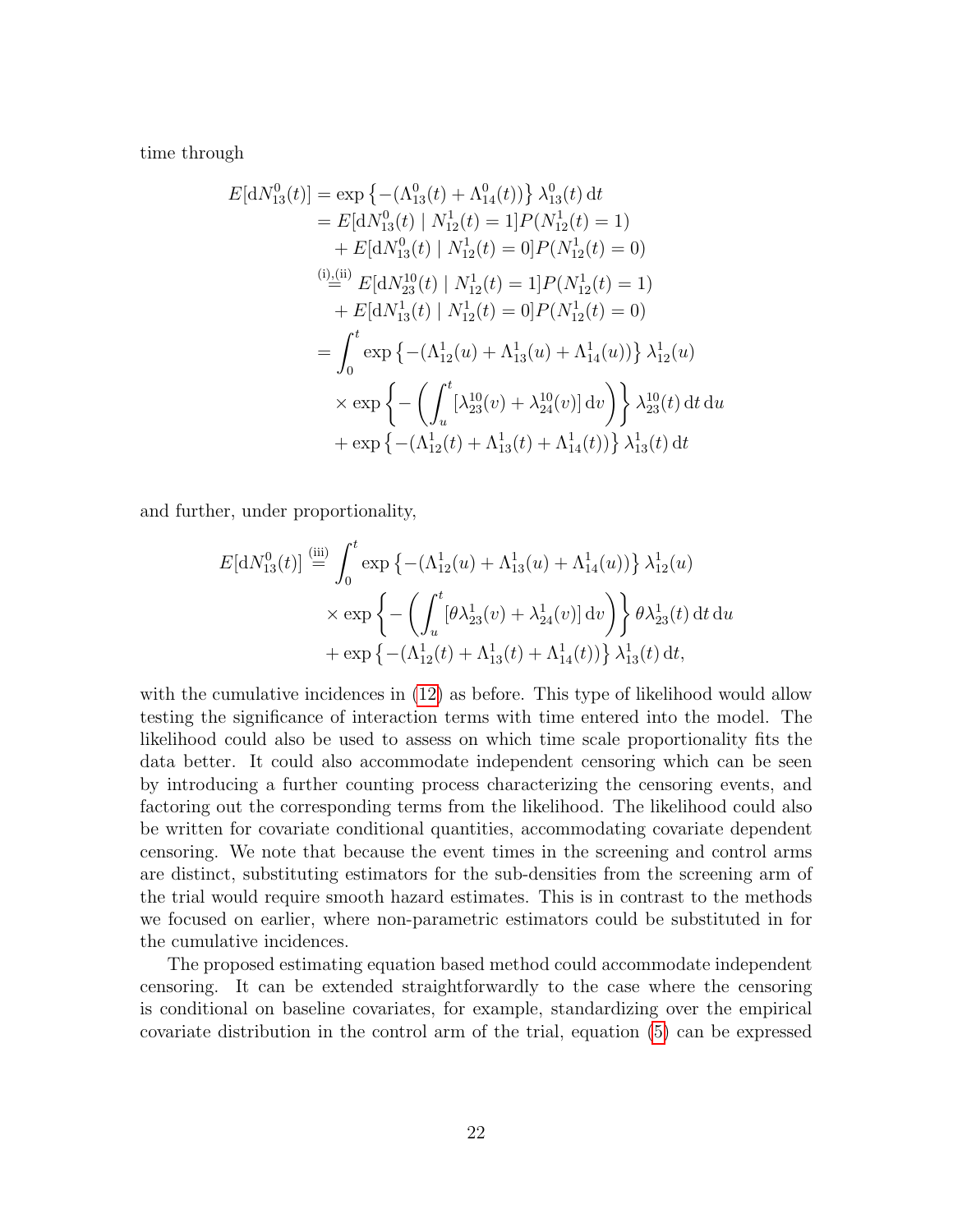$$
\frac{1}{n} \sum_{\{i: Z_i = 0\}} E[N_{13}^0(t) | x_i]
$$
\n
$$
= \frac{1}{n} \sum_{\{i: Z_i = 0\}} \left[ \int_0^t \exp \left\{ - (\Lambda_{12}^1(u | x_i) + \Lambda_{13}^1(u | x_i) + \Lambda_{14}^1(u | x_i)) \right\} \lambda_{12}^1(u | x_i)
$$
\n
$$
\times \int_u^t \exp \left\{ - \left( \int_u^v [\theta \lambda_{23}^1(s | x_i) + \lambda_{24}^1(s | x_i)] ds \right) \right\} \theta \lambda_{23}^1(v | x_i) dv du
$$
\n
$$
+ \int_0^t \exp \left\{ - (\Lambda_{12}^1(u | x_i) + \Lambda_{13}^1(u | x_i) + \Lambda_{14}^1(u | x_i)) \right\} \lambda_{13}^1(u | x_i) du \right],
$$

where the covariate conditional cause-specific hazards can be estimated using Cox models, and the cumulative incidences on the left hand side either with Cox or Fine & Gray models. In addition to allowing for covariate-dependent censoring, conditioning on the covariates may be useful for relaxing the instrumental variable assumptions outside of randomized trials, or improving the efficiency of the instrumental variable type estimators [\(Burgess et al., 2017\)](#page-23-13). In this case the estimated hazard ratio will be covariate conditional. Alternatively, to preserve the original marginal estimand, the original estimating equation [\(5\)](#page-10-1) could be used when combined with inverse probability of censoring weighted estimators for the other unknown quantities (e.g. [Howe et al.,](#page-24-14) [2016\)](#page-24-14). We are currently pursuing these extensions.

#### Acknowledgment

This work was supported by the Ontario Institute for Cancer Research through funding provided by the Government of Ontario (to SS) and by a Discovery Grant from the Natural Sciences and Engineering Research Council of Canada (to OS). The authors thank the National Cancer Institute (NCI) for access to NCI's data collected by the National Lung Screening Trial. The statements contained herein are solely those of the authors and do not represent or imply concurrence or endorsement by the NCI.

### References

- <span id="page-22-1"></span>Aalen OO, Cook RJ, Røysland K (2015) Does cox analysis of a randomized survival study yield a causal treatment effect? Lifetime Data Anal 21:579–593
- <span id="page-22-0"></span>Altstein LL, Li G (2013) Latent subgroup analysis of a randomized clinical trial through a semiparametric accelerated failure time mixture model. Biometrics 69:52–61

as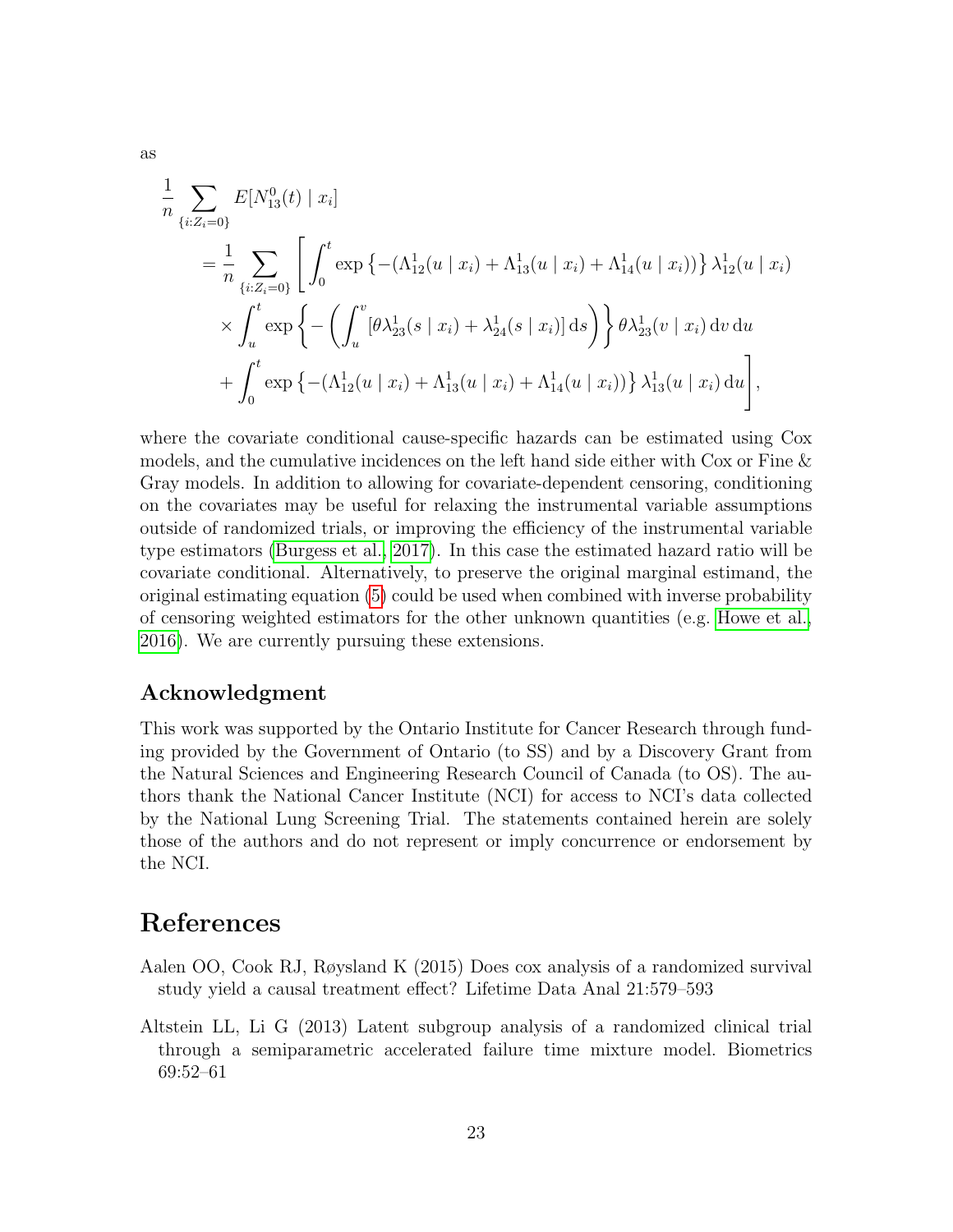- <span id="page-23-5"></span>Altstein LL, Li G, Elashoff RM (2011) A method to estimate treatment efficacy among latent subgroups of a randomized clinical trial. Stat Med 30:709–717
- <span id="page-23-1"></span>Angrist JD, Imbens GW, Rubin DB (1996) Identification of causal effects using instrumental variables. J Am Stat Assoc 91:444–455
- <span id="page-23-2"></span>Baiocchi M, Cheng J, Small DS (2014) Instrumental variable methods for causal inference. Stat Med 33:2297–2340
- <span id="page-23-4"></span>Baker SG (1998) Analysis of survival data from a randomized trial with all-or-none compliance: estimating the cost-effectiveness of a cancer screening program. J Am Stat Assoc 93:929–934
- <span id="page-23-0"></span>Baker SG, Lindeman KS (1994) The paired availability design: a proposal for evaluating epidural analgesia during labor. Stat Med 13(21):2269–2278
- <span id="page-23-3"></span>Baker SG, Kramer BS, Lindeman KS (2016) Latent class instrumental variables: a clinical and biostatistical perspective. Stat Med 35(1):147–160
- <span id="page-23-7"></span>Beyersmann J, Allignol A, Schumacher M (2011) Competing risks and multistate models with R. Springer Science & Business Media
- <span id="page-23-8"></span>Borgan Ø (2014) Aalen-Johansen estimator. Wiley StatsRef: Statistics Reference Online pp 1–13
- <span id="page-23-13"></span>Burgess S, Small DS, Thompson SG (2017) A review of instrumental variable estimators for mendelian randomization. Stat Methods Med Res 26:2333–2355
- <span id="page-23-6"></span>von Cube M, Schumacher M, Wolkewitz M (2019) Causal inference with multistate models—estimands and estimators of the population attributable fraction. J R Stat Soc: Series A (Statistics in Society)
- <span id="page-23-9"></span>de Wreede LC, Fiocco M, Putter H (2011) mstate: An R package for the analysis of competing risks and multi-state models. J Stat Softw 38:1–30, [http://www.](http://www.jstatsoft.org/v38/i07/) [jstatsoft.org/v38/i07/](http://www.jstatsoft.org/v38/i07/)
- <span id="page-23-10"></span>Gray B (2019) cmprsk: Subdistribution Analysis of Competing Risks. [https://CRAN.](https://CRAN.R-project.org/package=cmprsk) [R-project.org/package=cmprsk](https://CRAN.R-project.org/package=cmprsk), r package version 2.2-9
- <span id="page-23-12"></span>Habbema D (2018) Statistical analysis and decision making in cancer screening. Eur J Epidemiol 33:433–435
- <span id="page-23-11"></span>Hanley JA, Njor SH (2018) Disaggregating the mortality reductions due to cancer screening: model-based estimates from population-based data. Eur J Epidemiol 33:465–472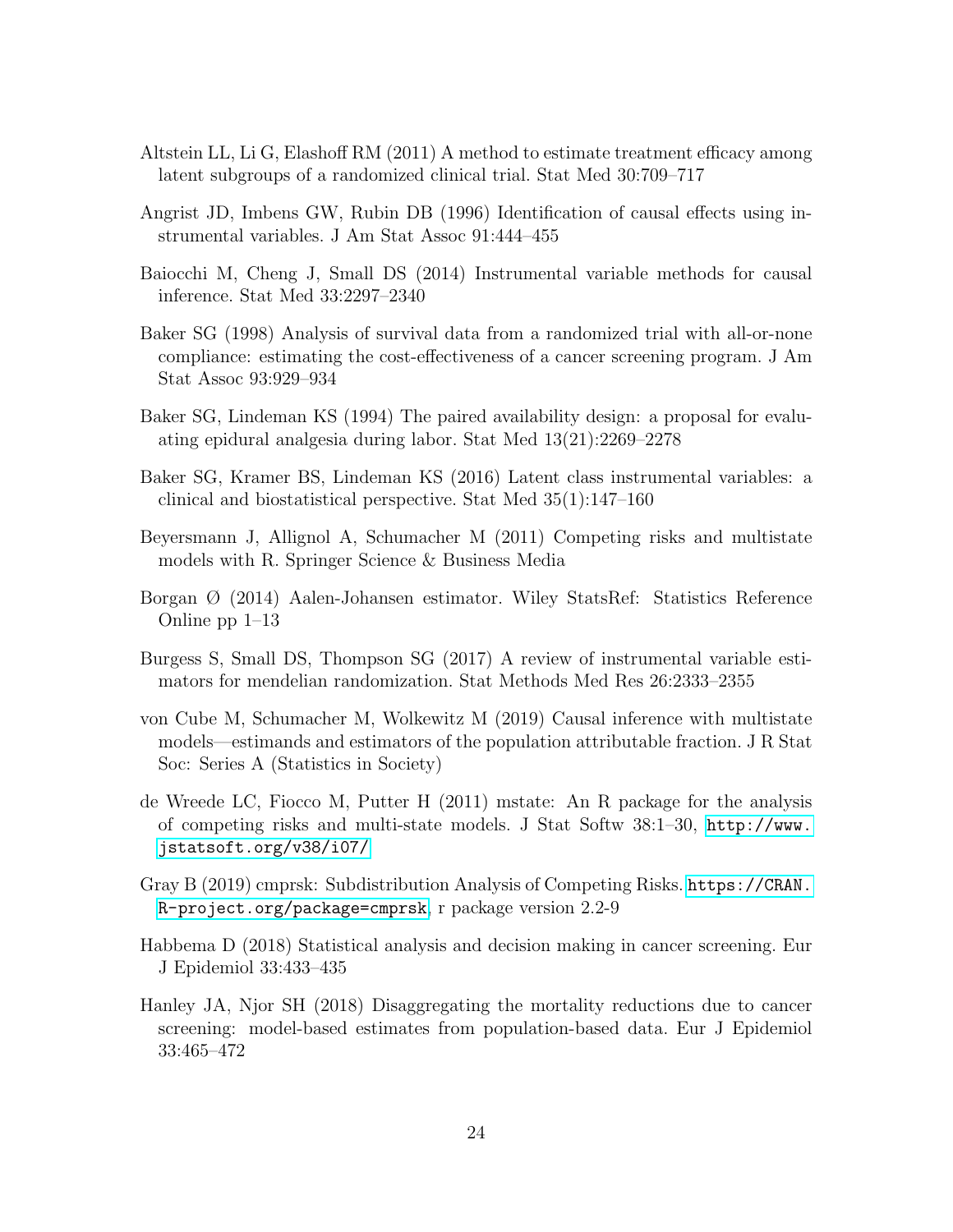- <span id="page-24-11"></span>Hess K, Gentleman R (2019) muhaz: Hazard Function Estimation in Survival Analysis. <https://CRAN.R-project.org/package=muhaz>, r package version 1.2.6.1
- <span id="page-24-14"></span>Howe CJ, Cole SR, Lau B, Napravnik S, Eron Jr JJ (2016) Selection bias due to loss to follow up in cohort studies. Epidemiology (Cambridge, Mass) 27:91
- <span id="page-24-0"></span>Hu P, Zelen M (1997) Planning clinical trials to evaluate early detection programmes. Biometrika 84:817–829
- <span id="page-24-1"></span>Imbens GW, Angrist JD (1994) Identification and estimation of local average treatment effects. Econometrica 62:467–475
- <span id="page-24-10"></span>Lee S, Zelen M (2006) Chapter 11: a stochastic model for predicting the mortality of breast cancer. JNCI Monographs 2006:79–86
- <span id="page-24-12"></span>Liu Z, Hanley JA, Strumpf EC (2013) Projecting the yearly mortality reductions due to a cancer screening programme. J Med Screen 20:157–164
- <span id="page-24-13"></span>Liu Z, Hanley JA, Saarela O, Dendukuri N (2015) A conditional approach to measure mortality reductions due to cancer screening. Int Stat Rev 83:493–510
- <span id="page-24-6"></span>Loeys T, Goetghebeur E (2003) A causal proportional hazards estimator for the effect of treatment actually received in a randomized trial with all-or-nothing compliance. Biometrics 59:100–105
- <span id="page-24-7"></span>Loeys T, Goetghebeur E, Vandebosch A (2005) Causal proportional hazards models and time-constant exposure in randomized clinical trials. Lifetime Data Anal 11:435–449
- <span id="page-24-9"></span>Mark SD, Robins JM (1993a) Estimating the causal effect of smoking cessation in the presence of confounding factors using a rank preserving structural failure time model. Stat Med 12:1605–1628
- <span id="page-24-8"></span>Mark SD, Robins JM (1993b) A method for the analysis of randomized trials with compliance information: an application to the multiple risk factor intervention trial. Control Clin Trials 14:79–97
- <span id="page-24-5"></span>Martinussen T, Vansteelandt S (2020) Instrumental variables estimation with competing risk data. Biostatistics 21:158–171
- <span id="page-24-4"></span>Martinussen T, Nørbo Sørensen D, Vansteelandt S (2019) Instrumental variables estimation under a structural Cox model. Biostatistics 20:65–79
- <span id="page-24-2"></span>McIntosh MW (1999) Instrumental variables when evaluating screening trials: estimating the benefit of detecting cancer by screening. Stat Med 18:2775–2794

<span id="page-24-3"></span>Miettinen OS (2014) Toward Scientific Medicine. Springer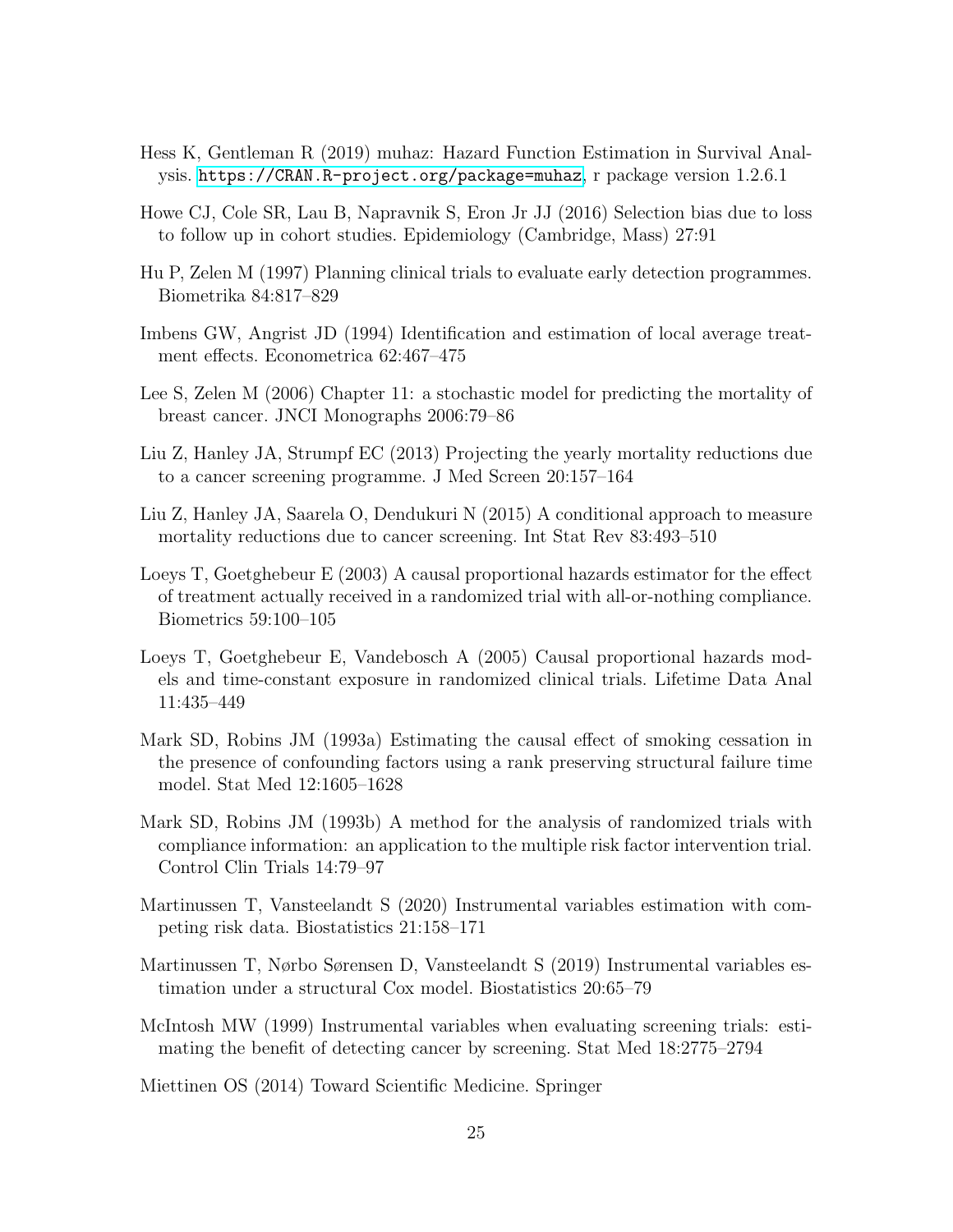- <span id="page-25-2"></span>Miettinen OS (2015) 'screening' for breast cancer: Misguided research misinforming public policies. Epidemiologic Methods 4:3–10
- <span id="page-25-3"></span>Nie H, Cheng J, Small DS (2011) Inference for the effect of treatment on survival probability in randomized trials with noncompliance and administrative censoring. Biometrics 67:1397–1405
- <span id="page-25-8"></span>NLST Research Team (2011) Reduced lung-cancer mortality with low-dose computed tomographic screening. N Engl J Med 365:395–409
- <span id="page-25-9"></span>Oken MM, Hocking WG, Kvale PA, Andriole GL, Buys SS, Church TR, Crawford ED, Fouad MN, Isaacs C, Reding DJ, Weissfeld JL, Yokochi LA, O'Brien B, Ragard LR, Rathmell JM, Riley TL, Wright P, Caparaso N, Hu P, Izmirlian G, Pinsky PF, Prorok PC, Kramer BS, Miller AB, Gohagan JK, Berg CD (2011) Screening by chest radiograph and lung cancer mortality: the Prostate, Lung, Colorectal, and Ovarian (PLCO) randomized trial. JAMA 306:1865–1873
- <span id="page-25-10"></span>Putter H, Geskus RB, Fiocco M (2007) Tutorial in biostatistics: Competing risks and multi-state models. Stat Med 26:2389–2430
- <span id="page-25-11"></span>R Core Team (2017) R: A Language and Environment for Statistical Computing. R Foundation for Statistical Computing, Vienna, Austria, [https://www.R-project.](https://www.R-project.org/) [org/](https://www.R-project.org/)
- <span id="page-25-4"></span>Richardson A, Hudgens MG, Fine JP, Brookhart MA (2017) Nonparametric binary instrumental variable analysis of competing risks data. Biostatistics 18:48–61
- <span id="page-25-5"></span>Robins JM (1994) Correcting for non-compliance in randomized trials using structural nested mean models. Commun Stat A-Theor 23:2379–2412
- <span id="page-25-0"></span>Roemeling S, Roobol MJ, Otto SJ, Habbema DF, Gosselaar C, Lous JJ, Cuzick J, Schröder FH (2007) Feasibility study of adjustment for contamination and noncompliance in a prostate cancer screening trial. The Prostate 67:1053–1060
- <span id="page-25-1"></span>Saha S, Liu ZA, Saarela O (2018) Estimating case-fatality reduction from randomized screening trials. Epidemiologic Methods 7
- <span id="page-25-6"></span>Shen Y, Zelen M (1999) Parametric estimation procedures for screening programmes: stable and nonstable disease models for multimodality case finding. Biometrika 86:503–515
- <span id="page-25-7"></span>Sung NY, Jun JK, Kim YN, Jung I, Park S, Kim GR, Nam CM (2019) Estimating age group-dependent sensitivity and mean sojourn time in colorectal cancer screening. J Med Screen 26:19–25